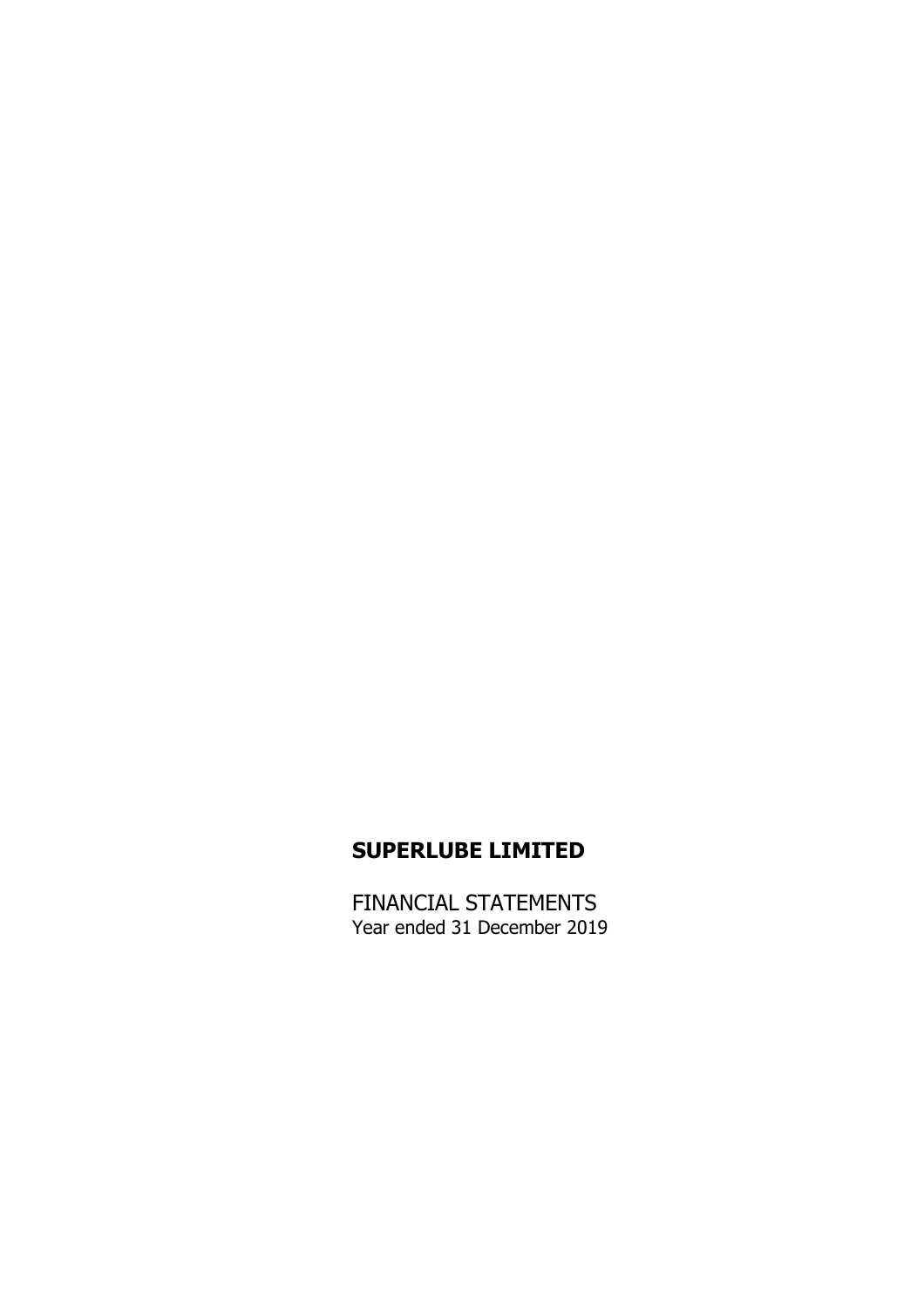# FINANCIAL STATEMENTS

Year ended 31 December 2019

## **CONTENTS**

| v. |
|----|
|----|

| Board of Directors and other Corporate Information              |          |
|-----------------------------------------------------------------|----------|
| Independent Auditor's Report                                    | $2 - 3$  |
| Statement of Comprehensive Income                               | 4        |
| Statement of Financial Position                                 | 5.       |
| Statement of Changes in Equity                                  | 6        |
| Cash Flow Statement                                             | 7        |
| Notes to the Financial Statements                               | $8 - 18$ |
| Additional information to the Statement of Comprehensive Income | 19 - 21  |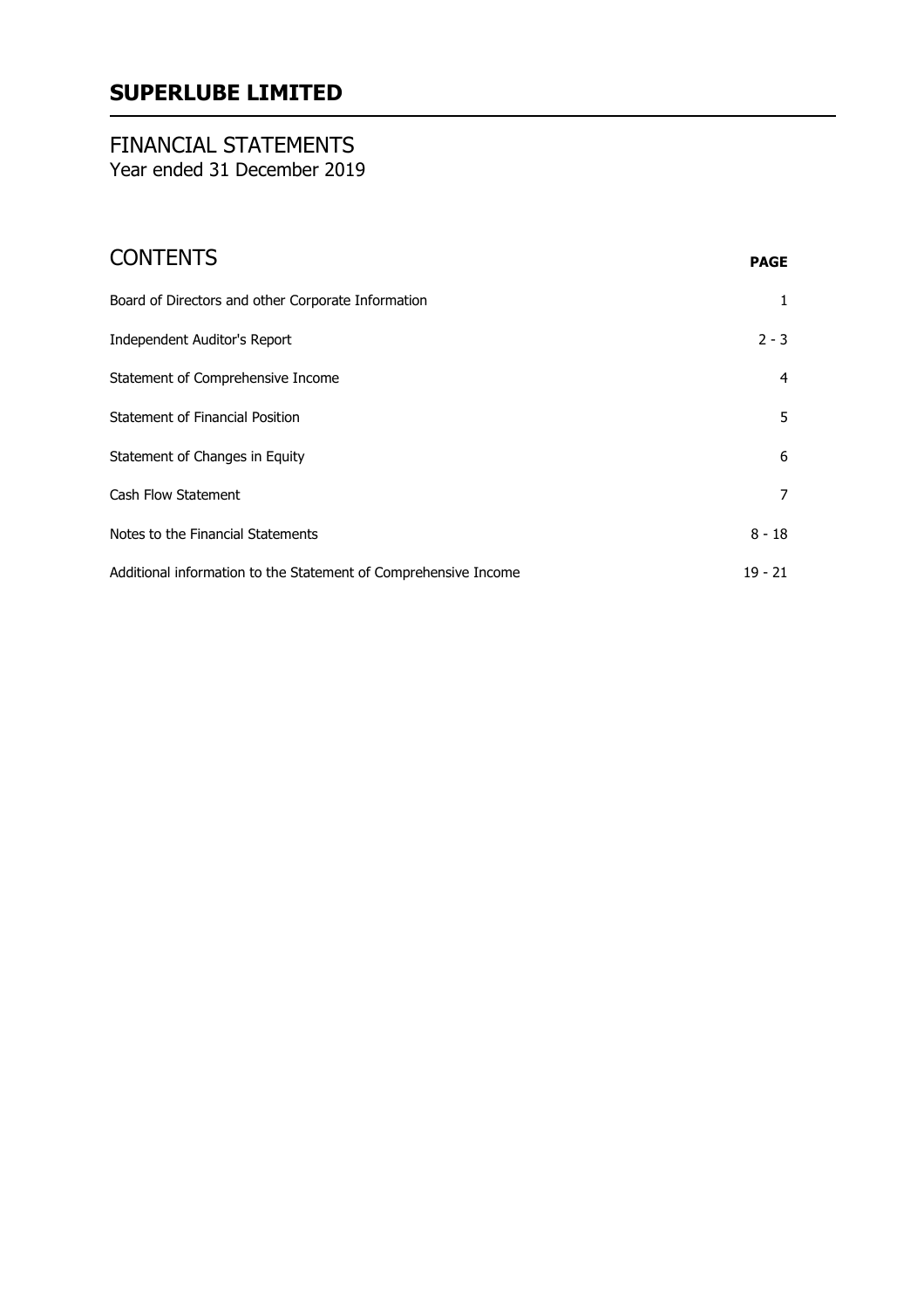## BOARD OF DIRECTORS AND OTHER CORPORATE INFORMATION

| <b>Board of Directors</b>   | Aspasia Dimea<br>Georgios Gregoras<br><b>Andreas Stratis</b><br>Christina Tzitzimbourouni<br>Christos Pantechis                                                        |
|-----------------------------|------------------------------------------------------------------------------------------------------------------------------------------------------------------------|
| <b>Company Secretary</b>    | Maria Patsalidou                                                                                                                                                       |
| <b>Independent Auditors</b> | Ernst & Young Cyprus Limited<br>Certified Public Accountants and Registered Auditors<br>Jean Nouvel Tower<br>6 Stasinou Avenue<br>PO Box 21656<br>1511 Nicosia, Cyprus |
| <b>Registered office</b>    | 3 Ellispontou Street<br>Strovolos, Nicosia<br>2015<br>Cyprus                                                                                                           |
| <b>Registration number</b>  | HE30797                                                                                                                                                                |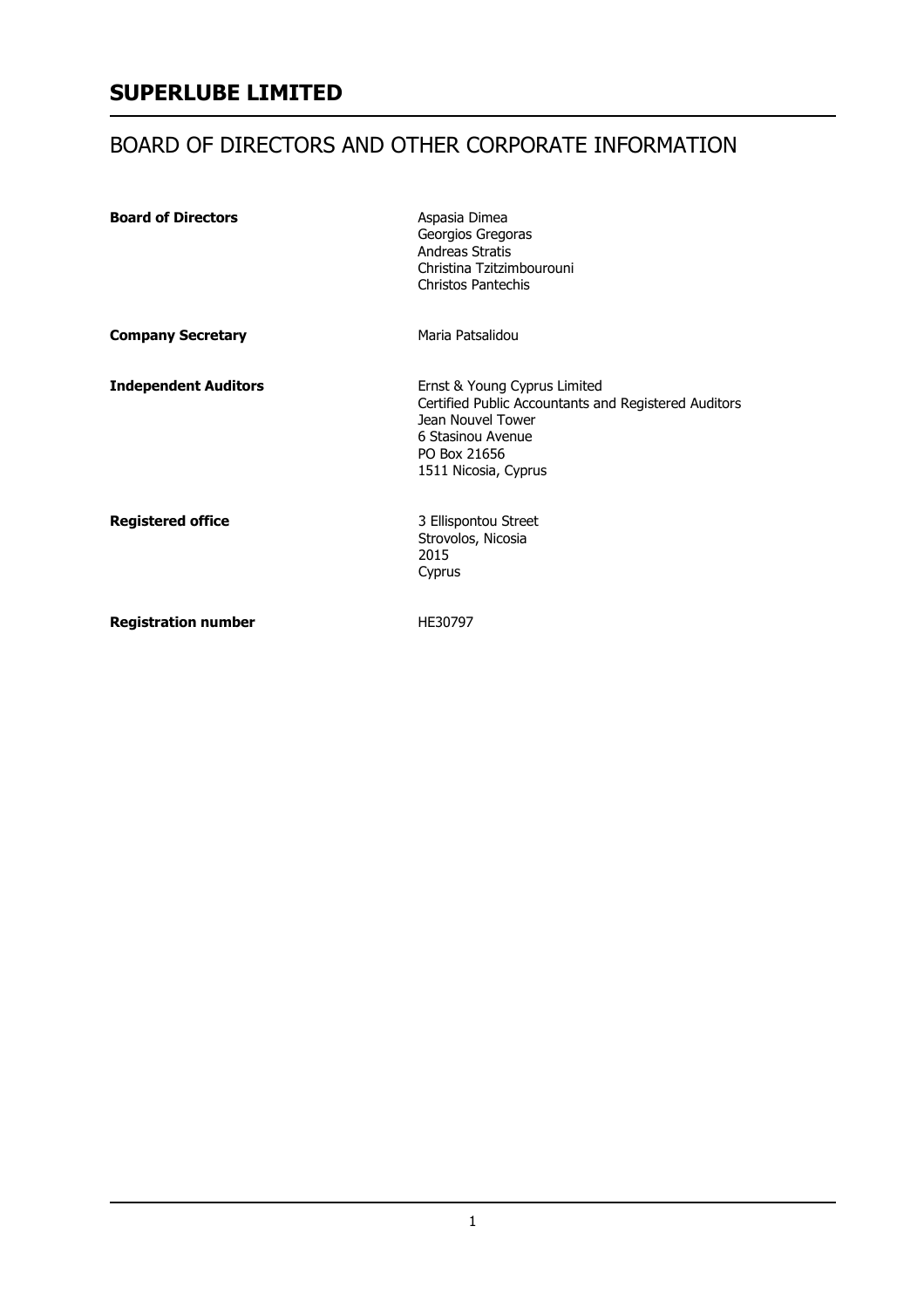## **Independent Auditor's Report**

### **To the Members of Superlube Limited**

#### **Report on the Audit of the Financial Statements**

#### **Opinion**

We have audited the accompanying financial statements of Superlube Limited (the ''Company''), which comprise the statement of financial position as at 31 December 2019, and the statements of comprehensive income, changes in equity and cash flows for the year then ended, and notes to the financial statements, including a summary of significant accounting policies.

In our opinion, the accompanying financial statements give a true and fair view of the financial position of the Company as at 31 December 2019, and of its financial performance and its cash flows for the year then ended in accordance with International Financial Reporting Standards (IFRSs) as adopted by the European Union and the requirements of the Cyprus Companies Law, Cap. 113.

#### **Basis for Opinion**

We conducted our audit in accordance with International Standards on Auditing (ISAs). Our responsibilities under those standards are further described in the ''Auditor's Responsibilities for the Audit of the Financial Statements'' section of our report. We are independent of the Company in accordance with the International Ethics Standards Board for Accountants' International Code of Ethics for Professional Accountants (including International Independence Standards) (IESBA Code) together with the ethical requirements that are relevant to our audit of the financial statements in Cyprus, and we have fulfilled our other ethical responsibilities in accordance with these requirements and the IESBA Code. We believe that the audit evidence we have obtained is sufficient and appropriate to provide a basis for our opinion.

#### **Other information**

The Board of Directors is responsible for the other information. The other information comprises the information included in the additional information to the statement of comprehensive income but does not include the financial statements and our auditor's report thereon.

Our opinion on the financial statements does not cover the other information and we do not express any form of assurance conclusion thereon.

In connection with our audit of the financial statements, our responsibility is to read the other information and, in doing so, consider whether the other information is materially inconsistent with the financial statements or our knowledge obtained in the audit or otherwise appears to be materially misstated. If, based on the work we have performed, we conclude that there is a material misstatement of this other information, we are required to report that fact. We have nothing to report in this regard.

#### **Responsibilities of the Board of Directors for the Financial Statements**

The Board of Directors is responsible for the preparation of financial statements that give a true and fair view in accordance with International Financial Reporting Standards as adopted by the European Union and the requirements of the Cyprus Companies Law, Cap. 113, and for such internal control as the Board of Directors determines is necessary to enable the preparation of financial statements that are free from material misstatement, whether due to fraud or error.

In preparing the financial statements, the Board of Directors is responsible for assessing the Company's ability to continue as a going concern, disclosing, as applicable, matters related to going concern and using the going concern basis of accounting unless the Board of Directors either intends to liquidate the Company or to cease operations, or has no realistic alternative but to do so.

The Board of Directors is responsible for overseeing the Company's financial reporting process.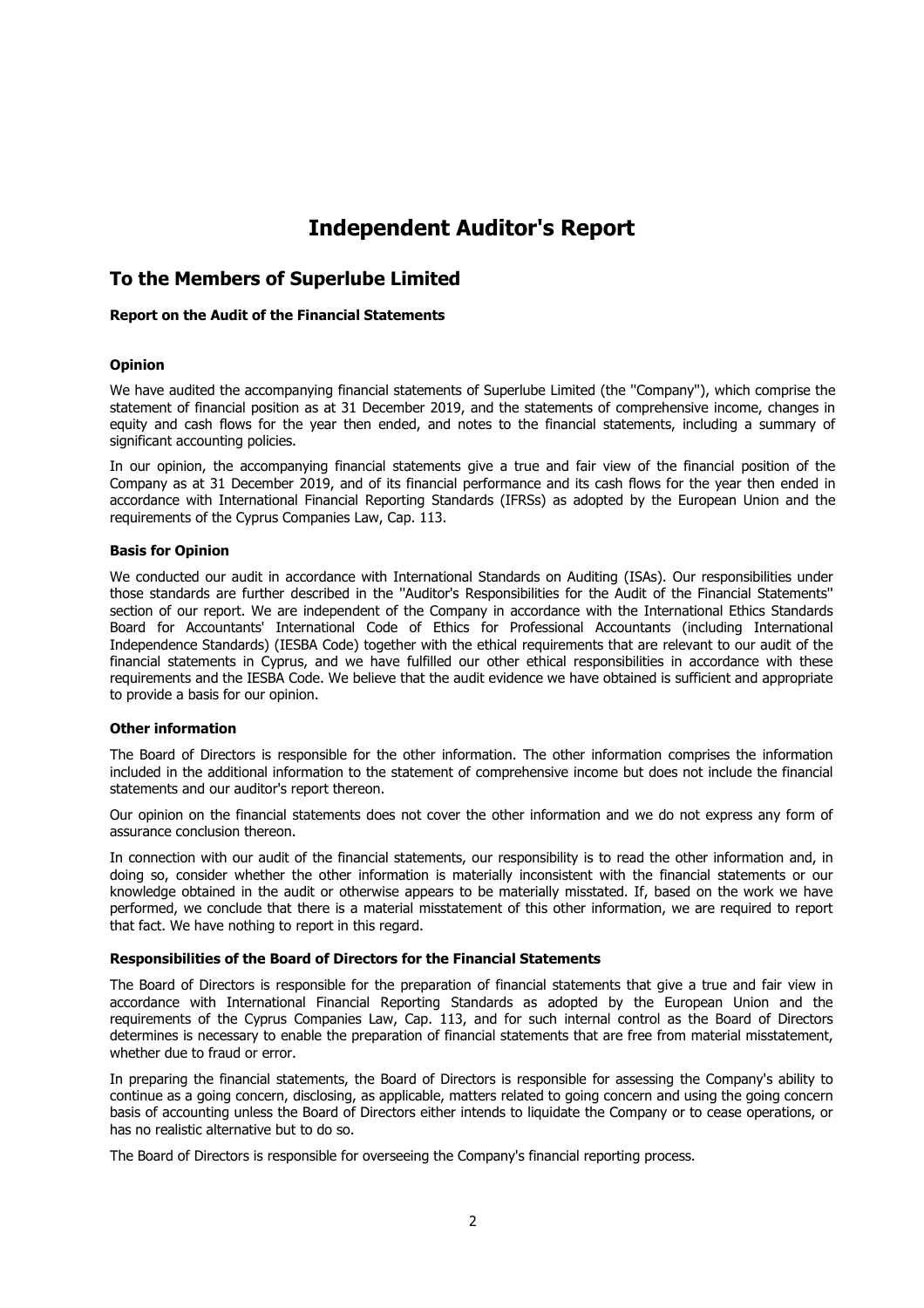#### **Auditor's Responsibilities for the Audit of the Financial Statements**

Our objectives are to obtain reasonable assurance about whether the financial statements as a whole are free from material misstatement, whether due to fraud or error, and to issue an auditor's report that includes our opinion. Reasonable assurance is a high level of assurance, but is not a guarantee that an audit conducted in accordance with ISAs will always detect a material misstatement when it exists. Misstatements can arise from fraud or error and are considered material if, individually or in the aggregate, they could reasonably be expected to influence the economic decisions of users taken on the basis of these financial statements.

As part of an audit in accordance with ISAs, we exercise professional judgment and maintain professional scepticism throughout the audit. We also:

- Identify and assess the risks of material misstatement of the financial statements, whether due to fraud or error, design and perform audit procedures responsive to those risks, and obtain audit evidence that is sufficient and appropriate to provide a basis for our opinion. The risk of not detecting a material misstatement resulting from fraud is higher than for one resulting from error, as fraud may involve collusion, forgery, intentional omissions, misrepresentations, or the override of internal control.
- Obtain an understanding of internal control relevant to the audit in order to design audit procedures that are appropriate in the circumstances, but not for the purpose of expressing an opinion on the effectiveness of the Company's internal control.
- Evaluate the appropriateness of accounting policies used and the reasonableness of accounting estimates and related disclosures made by the Board of Directors.
- Conclude on the appropriateness of the Board of Directors' use of the going concern basis of accounting and, based on the audit evidence obtained, whether a material uncertainty exists related to events or conditions that may cast significant doubt on the Company's ability to continue as a going concern. If we conclude that a material uncertainty exists, we are required to draw attention in our auditor's report to the related disclosures in the financial statements or, if such disclosures are inadequate, to modify our opinion. Our conclusions are based on the audit evidence obtained up to the date of our auditor's report. However, future events or conditions may cause the Company to cease to continue as a going concern.
- Evaluate the overall presentation, structure and content of the financial statements, including the disclosures, and whether the financial statements represent the underlying transactions and events in a manner that achieves a true and fair view.

We communicate with the Board of Directors regarding, among other matters, the planned scope and timing of the audit and significant audit findings, including any significant deficiencies in internal control that we identify during our audit.

#### **Other Matter**

This report, including the opinion, has been prepared for and only for the Company's members as a body in accordance with Section 69 of the Auditors Law of 2017 and for no other purpose. We do not, in giving this opinion, accept or assume responsibility for any other purpose or to any other person to whose knowledge this report may come to.

Gabriel Onisiforou Certified Public Accountant and Registered Auditor for and on behalf of

**Ernst & Young Cyprus Limited Certified Public Accountants and Registered Auditors**

Nicosia, ................... 2020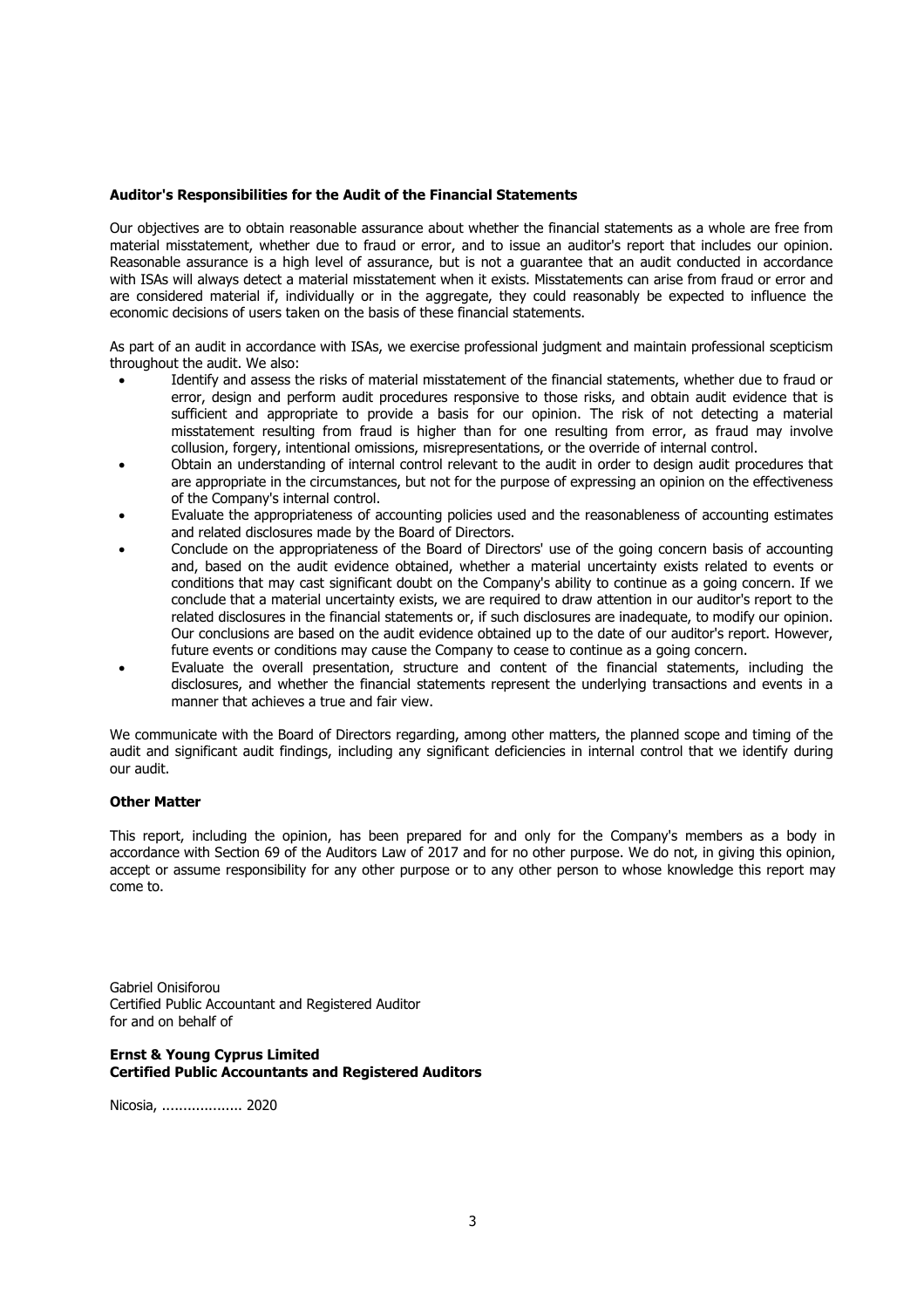## STATEMENT OF COMPREHENSIVE INCOME

Year ended 31 December 2019

|                                         | <b>Note</b> | 2019<br>€          | 2018<br>€          |
|-----------------------------------------|-------------|--------------------|--------------------|
| <b>Revenue</b><br>Cost of sales         | 8           | 53,343<br>(51.480) | 59,970<br>(49.649) |
| <b>Gross profit</b>                     |             | 1.863              | 10.321             |
| Administration expenses                 |             | (6.576)            | (4.506)            |
| <b>Operating (loss)/profit</b>          | 9           | (4.713)            | 5.815              |
| Finance costs                           | 10          |                    | (8)                |
| (Loss)/profit before tax                |             | (4.713)            | 5.807              |
| Tax                                     | 11          | (421)              | (1.241)            |
| Net (loss)/profit for the year          |             | (5.134)            | 4.566              |
| Other comprehensive income              |             |                    |                    |
| Total comprehensive income for the year |             | (5.134)            | 4.566              |

The notes on pages 8 to 18 form an integral part of these financial statements.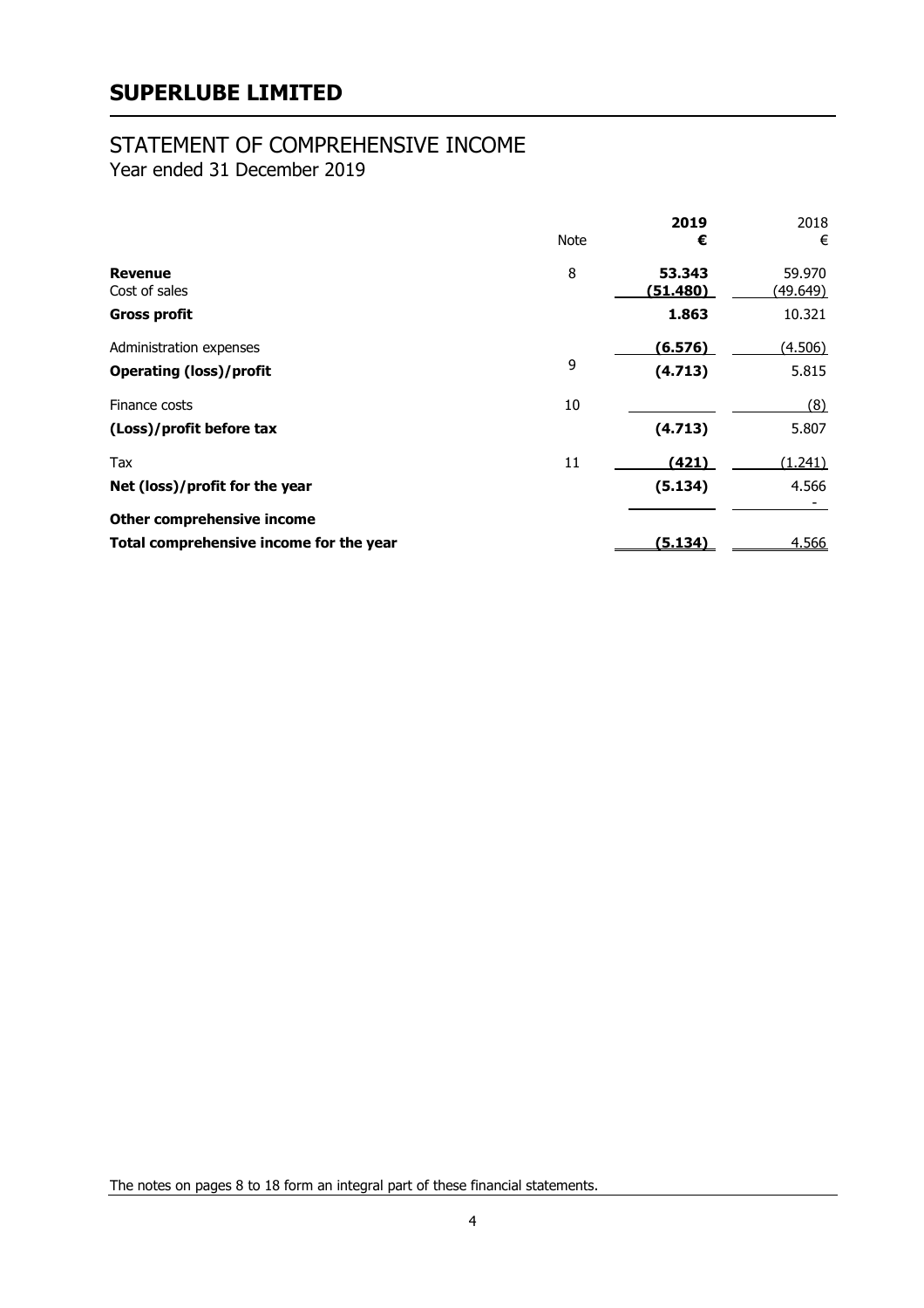### STATEMENT OF FINANCIAL POSITION 31 December 2019

|                                     |             | 2019    | 2018    |
|-------------------------------------|-------------|---------|---------|
|                                     | <b>Note</b> | €       | €       |
| <b>ASSETS</b>                       |             |         |         |
| <b>Non-current assets</b>           |             |         |         |
| Property, plant and equipment       | 12          |         |         |
| <b>Current assets</b>               |             |         |         |
| <b>Other Receivables</b>            | 13          | 29.248  | 38.864  |
| Cash at bank and in hand            | 14          | 135.906 | 133.784 |
|                                     |             | 165.154 | 172.648 |
| <b>Total assets</b>                 |             | 165.154 | 172.648 |
| <b>EQUITY AND LIABILITIES</b>       |             |         |         |
| <b>Equity</b>                       |             |         |         |
| Share capital                       | 15          | 50.000  | 50,000  |
| Retained earnings                   |             | 106.452 | 111.586 |
| <b>Total equity</b>                 |             | 156.452 | 161.586 |
| <b>Current liabilities</b>          |             |         |         |
| Trade and other payables            | 16          | 7.461   | 9.821   |
| Current tax liabilities             |             | 1.241   | 1.241   |
|                                     |             | 8.702   | 11.062  |
| <b>Total equity and liabilities</b> |             | 163.913 | 172.648 |
|                                     |             |         |         |

On ................... 2020 the Board of Directors of Superlube Limited authorised these financial statements for issue.

....................................

Georgios Gregoras<br>Director Director Director

.................................... Andreas Stratis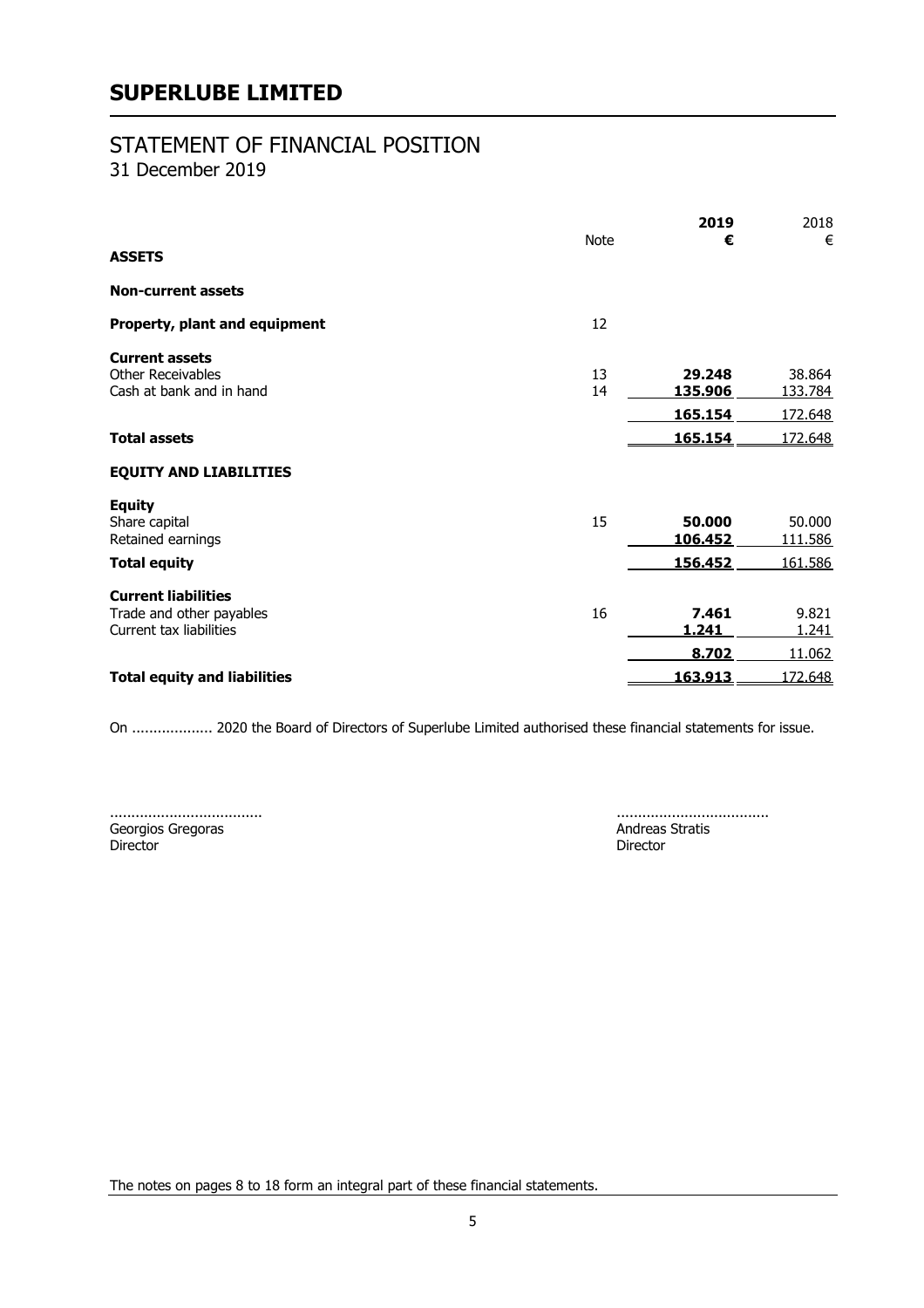## STATEMENT OF CHANGES IN EQUITY

Year ended 31 December 2019

|                                                        | <b>Share</b><br>capital<br>€ | <b>Retained</b><br>earnings<br>€ | <b>Total</b><br>€ |
|--------------------------------------------------------|------------------------------|----------------------------------|-------------------|
| <b>Balance at 1 January 2018</b>                       | 50.000                       | 107.020                          | 157.020           |
| <b>Comprehensive income</b><br>Net profit for the year |                              | 4.566                            | 4.566             |
| Balance at 31 December 2018/1 January 2019             | 50.000                       | 111.586                          | 161.586           |
| <b>Comprehensive income</b><br>Net loss for the year   |                              | (5.134)                          | (5.134)           |
| <b>Balance at 31 December 2019</b>                     | 50.000                       | 106.452                          | 156.452           |

Companies which do not distribute 70% of their profits after tax, as defined by the relevant tax law, within two years after the end of the relevant tax year, will be deemed to have distributed as dividends 70% of these profits. Special contribution for defence at 17% will be payable on such deemed dividends to the extent that the ultimate shareholders are both Cyprus tax resident and Cyprus domiciled. The amount of deemed distribution is reduced by any actual dividends paid out of the profits of the relevant year at any time. This special contribution for defence is payable by the Company for the account of the shareholders.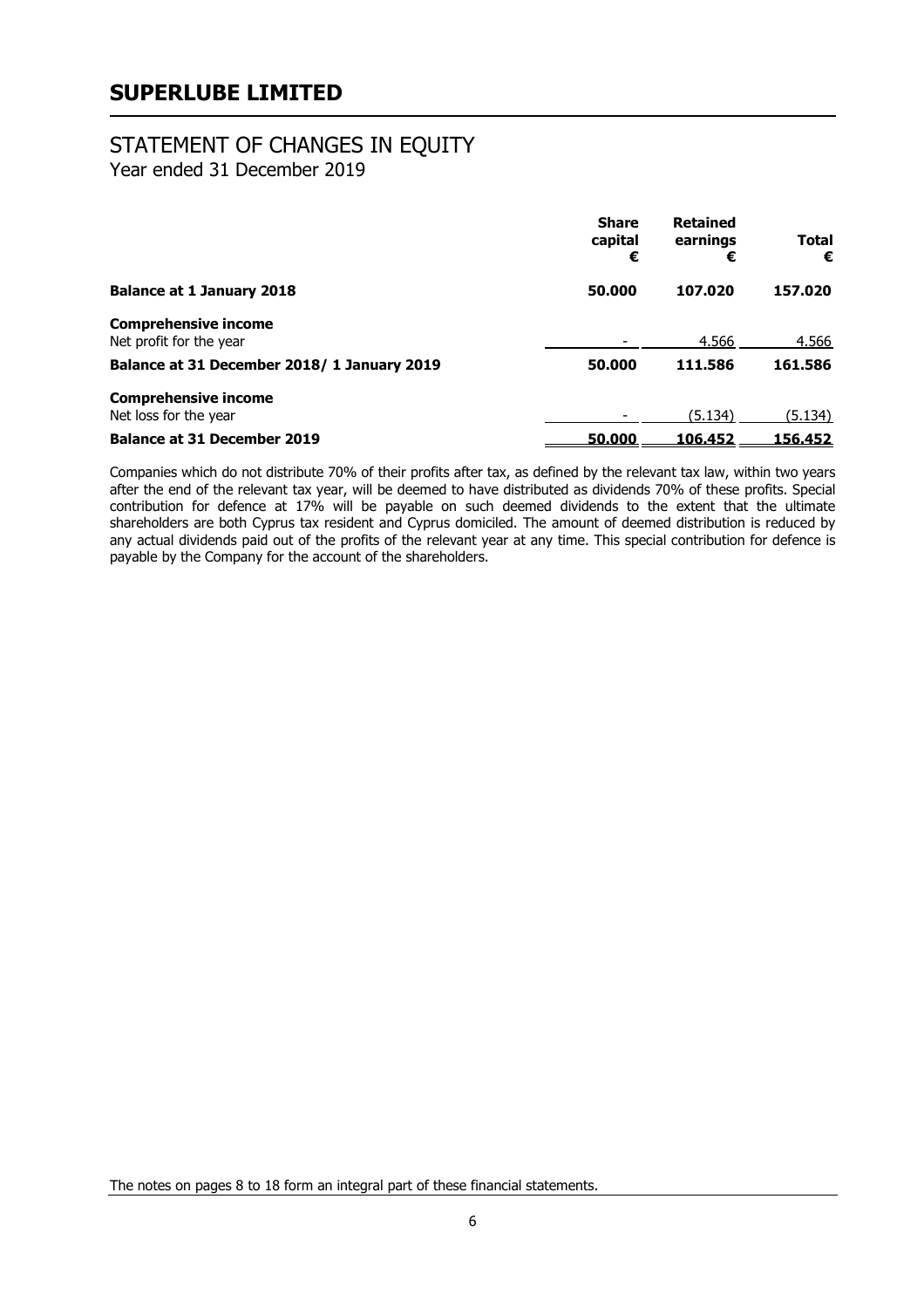### CASH FLOW STATEMENT

Year ended 31 December 2019

|                                                        |             | 2019           | 2018           |
|--------------------------------------------------------|-------------|----------------|----------------|
|                                                        | <b>Note</b> | €              | €              |
| <b>CASH FLOWS FROM OPERATING ACTIVITIES</b>            |             |                |                |
| (Loss)/profit before tax                               |             | (4.713)        | 5.807          |
| Adjustments for:                                       |             |                |                |
| Interest expense                                       | 10          |                | 8              |
|                                                        |             | (4.713)        | 5.815          |
| Changes in working capital:                            |             |                |                |
| Decrease/(increase) in receivables                     |             | 9.616          | (13.693)       |
| Decrease in trade and other payables                   |             | (2.360)        | (1.076)        |
| Cash generated from/(used in) operations               |             | 2.543          | (8.954)        |
| Tax paid                                               |             | (421)          |                |
| Net cash generated from/(used in) operating activities |             | 2.122          | <u>(8.954)</u> |
| <b>CASH FLOWS FROM INVESTING ACTIVITIES</b>            |             |                |                |
| <b>CASH FLOWS FROM FINANCING ACTIVITIES</b>            |             |                |                |
| Interest paid                                          |             |                | (8)            |
| Net cash generated from financing activities           |             |                | (8)            |
| Net increase in cash and cash equivalents              |             | 2.122          | (8.962)        |
| Cash and cash equivalents at beginning of the year     |             | 133.784        | 142.746        |
| Cash and cash equivalents at end of the year           | 14          | <u>135.906</u> | 133.784        |

The notes on pages 8 to 18 form an integral part of these financial statements.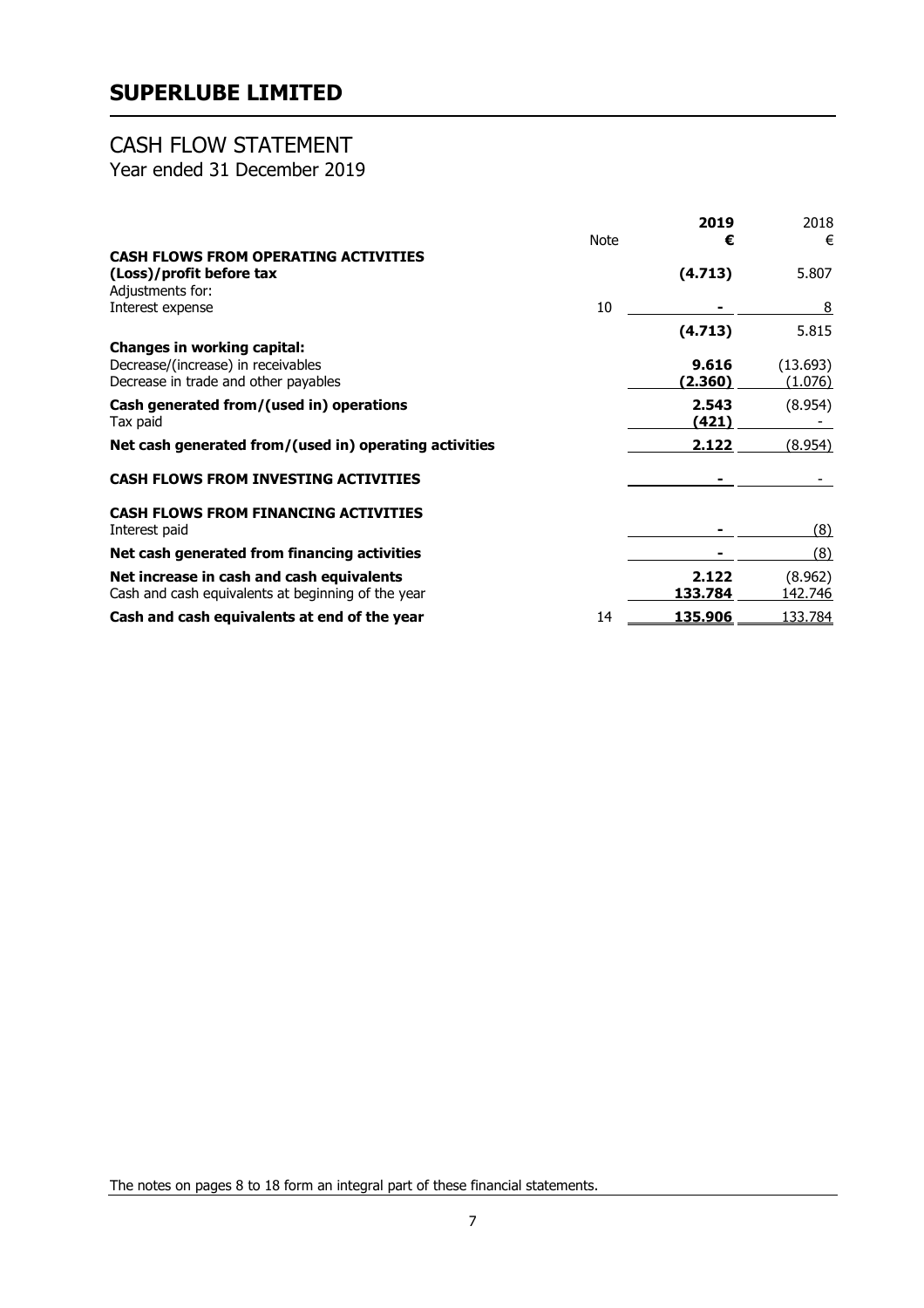### NOTES TO THE FINANCIAL STATEMENTS Year ended 31 December 2019

#### **1. Corporate information**

#### **Country of incorporation**

Superlube Limited (the ''Company'') was incorporated in Cyprus on 14 November 1987 as a private limited liability company under the provisions of the Cyprus Companies Law, Cap. 113. Its registered office is at 3 Ellispontou Street, Strovolos, Nicosia, 2015, Cyprus.

#### **Principal activities**

On 18 February 2016 the Board of Directors approved the termination of the production activities of the Company and the redundancy of its personnel by April 2016. The Company continues earning fees for the usage of the pipeline and tank rentals.

#### Operating Environment

On 11 March 2020, the World Health Organisation declared the Coronavirus COVID-19 outbreak to be a pandemic in recognition of its rapid spread across the globe. Many governments are taking increasingly stringent steps to help contain, and in many jurisdictions, now delay, the spread of the virus, including: requiring self-isolation/ quarantine by those potentially affected, implementing social distancing measures, and controlling or closing borders and "locking-down" cities/regions or even entire countries. These measures have slowed down the economies both in Cyprus but globally as well with the potential of having wider impacts on the respective economies as the measures persist for a greater period of time – more information on post balance sheet event note 20.

#### **2. Basis of preparation**

The financial statements have been prepared in accordance with International Financial Reporting Standards (IFRSs) as adopted by the European Union (EU) and the requirements of the Cyprus Companies Law, Cap.113. The financial statements have been prepared under the historical cost convention.

The preparation of financial statements in conformity with IFRSs requires the use of certain critical accounting estimates and requires management to exercise its judgment in the process of applying the Company's accounting policies. The areas involving a higher degree of judgment or complexity, or areas where assumptions and estimates are significant to the financial statements are disclosed in Note 7.

#### **3. Adoption of new or revised standards and interpretations**

As from 1 January 2019, the Company adopted all the following IFRSs and International Accounting Standards (IAS), which are relevant to its operations. The adoption of these Standards did not have a material effect on the financial statements.

#### **4. Summary of significant accounting policies**

The principal accounting policies adopted in the preparation of these financial statements are set out below. These policies have been consistently applied to all years presented in these financial statements unless otherwise stated.

#### **Revenue from contracts with customers**

Revenue comprises the fair value of the sale of goods and services, net of value added tax and discounts. Revenue from contracts with customers is recognised when control of the goods or services are transferred to the customer at an amount that reflects the consideration to which the Company expects to be entitled in exchange for those goods or services. Control over goods sold and services rendered is transferred to the customer upon delivery of the respective products or service respectively. Revenue is recognised to the extent that it is probable that the economic benefits will flow to the Company and the revenue can be reliably measured.

The Company assesses whether it acts as principal or agent in its revenue arrangements. The Company has concluded that in all sales transactions it acts as principal.

Revenue is recognized as follows: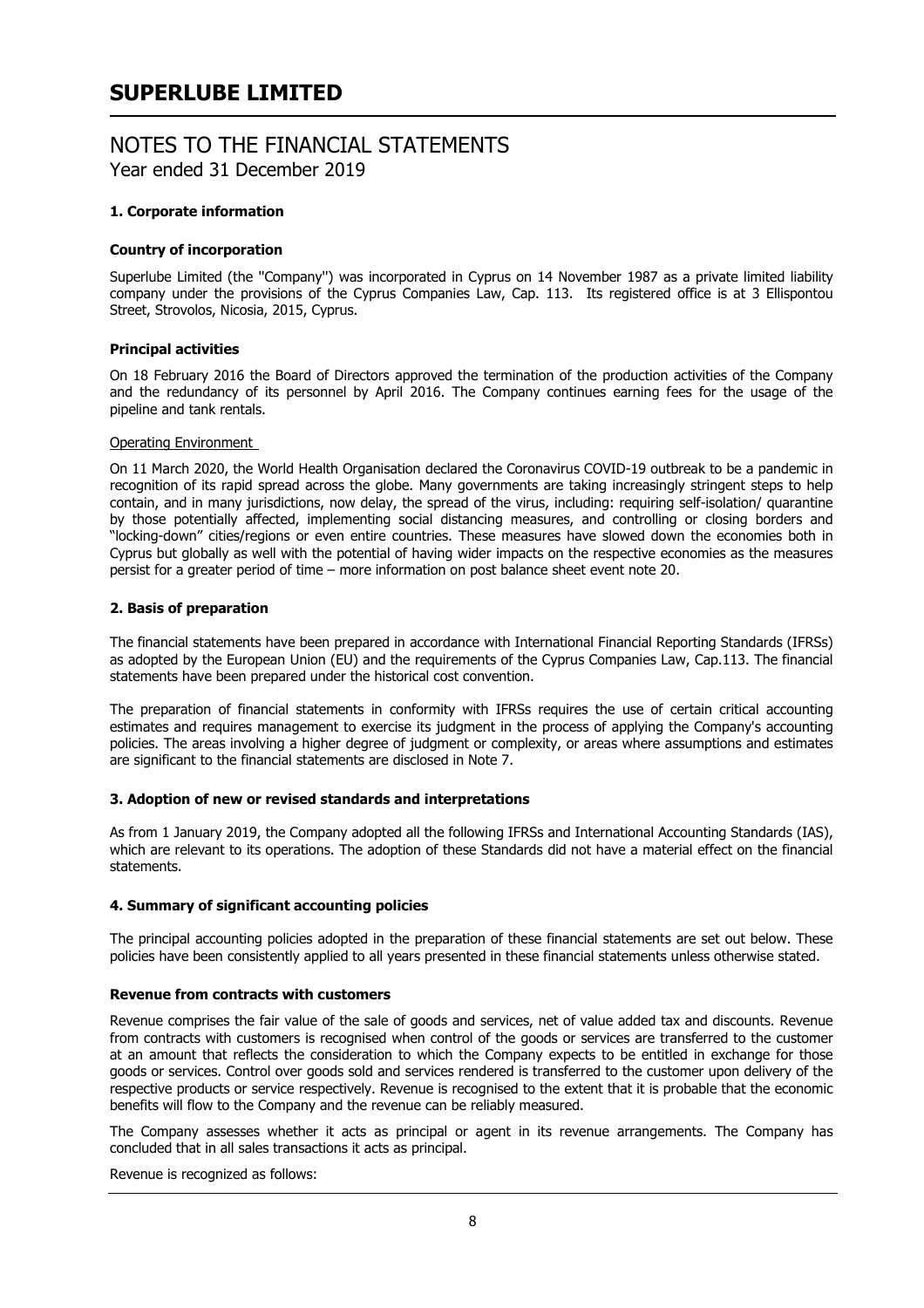### NOTES TO THE FINANCIAL STATEMENTS Year ended 31 December 2019

#### **4. Summary of significant accounting policies (continued)**

#### **Revenue recognition (continued)**

#### **Provision of services**

For sales of services, revenue is recognised in the accounting period in which the services are rendered, as the customer obtains control over the promised services, by reference to stage of completion of each specific performance obligation and assessed on the basis of the actual service provided as a proportion of the total services to be provided.

#### **Interest income**

Interest income is recognised on a time-proportion basis using the effective interest method. When a loan or receivable is impaired, the Company reduces the carrying amount to its recoverable amount, being the estimated future cash flows discounted at the original effective interest rate of the instrument and continues unwinding the discount as interest income. Interest income on impaired loans and receivables is recognised using the original effective interest rate.

#### **Foreign currency translation**

#### **(1) Functional and presentation currency**

Items included in the Company's financial statements are measured using the currency of the primary economic environment in which the entity operates ('the functional currency'). The financial statements are presented in Euro  $(\epsilon)$ , which is the Company's functional and presentation currency.

#### **(2) Transactions and balances**

Foreign currency transactions are translated into the functional currency using the exchange rates prevailing at the dates of the transactions. Foreign exchange gains and losses resulting from the settlement of such transactions and from the translation at year-end exchange rates of monetary assets and liabilities denominated in foreign currencies are recognised in profit or loss.

#### **Tax**

Current tax liabilities and assets are measured at the amount expected to be paid to or recovered from the taxation authorities, using the tax rates and laws that have been enacted, or substantively enacted, by the reporting date.

#### **Property, plant and equipment**

Property, plant and equipment are stated at historical cost less accumulated depreciation and any accumulated impairment losses.

Depreciation is calculated on the straight-line method so as to write off the cost of each asset to its residual value over its estimated useful life. The annual depreciation rates used are as follows:

|                        | $\frac{0}{0}$ |
|------------------------|---------------|
| Plant and machinery    | 10            |
| Leashold improvements  | 10            |
| Furniture and fixtures | 10            |
| Computer equipment     | $10 - 20$     |

The assets residual values and useful lives are reviewed, and adjusted if appropriate, at each reporting date.

Where the carrying amount of an asset is greater than its estimated recoverable amount, the asset is written down immediately to its recoverable amount.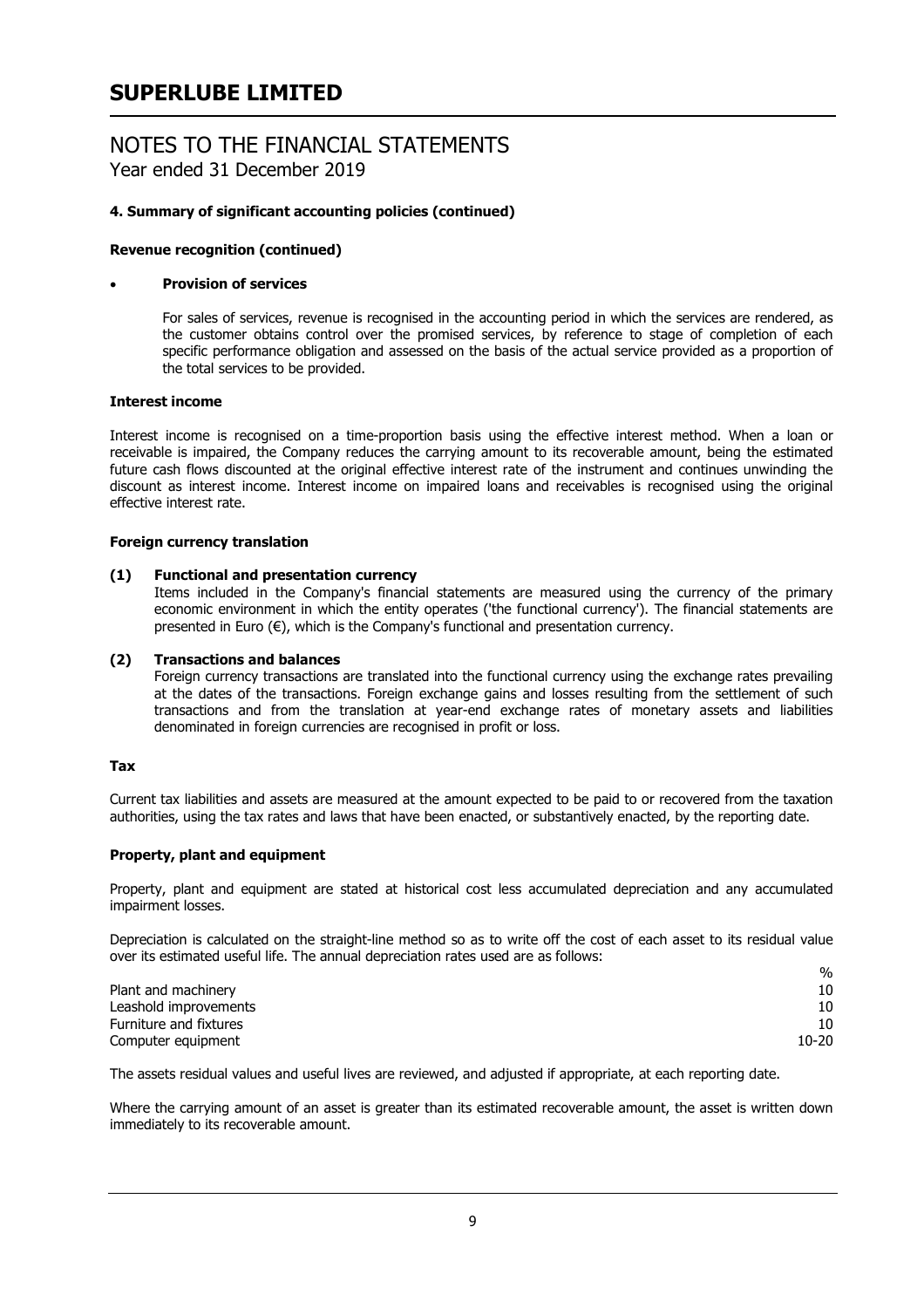### NOTES TO THE FINANCIAL STATEMENTS Year ended 31 December 2019

#### **4. Summary of significant accounting policies (continued)**

#### **Property, plant and equipment (continued)**

Expenditure for repairs and maintenance of property, plant and equipment is charged to profit or loss of the year in which it is incurred. The cost of major renovations and other subsequent expenditure are included in the carrying amount of the asset when it is probable that future economic benefits in excess of the originally assessed standard of performance of the existing asset will flow to the Company. Major renovations are depreciated over the remaining useful life of the related asset.

An item of property, plant and equipment is derecognised upon disposal or when no future economic benefits are expected to arise from the continued use of the asset. Any gain or loss arising on the disposal or retirement of an item of property, plant and equipment is determined as the difference between the sales proceeds and the carrying amount of the asset and is recognised in profit or loss.

#### **Financial instuments**

Financial assets and financial liabilities are recognised in the Company's statement of financial position when the Company becomes a party to the contractual provisions of the instrument.

Financial assets are classified, at initial recognition, as subsequently measured at amortised cost, fair value through other comprehensive income (OCI), and fair value through profit or loss.

The classification of financial assets at initial recognition depends on the financial asset's contractual cash flow characteristics and the Company's business model for managing them. In order for a financial asset to be classified and measured at amortised cost or fair value through OCI, it needs to give rise to cash flows that are 'solely payments of principal and interest (SPPI)' on the principal amount outstanding. This assessment is referred to as the SPPI test and is performed at an instrument level.

The Company's business model for managing financial assets refers to how it manages its financial assets in order to generate cash flows. The business model determines whether cash flows will result from collecting contractual cash flows, selling the financial assets, or both.

Purchases or sales of financial assets that require delivery of assets within a time frame established by regulation or convention in the market place (regular way trades) are recognised on the trade date, i.e., the date that the Company commits to purchase or sell the asset.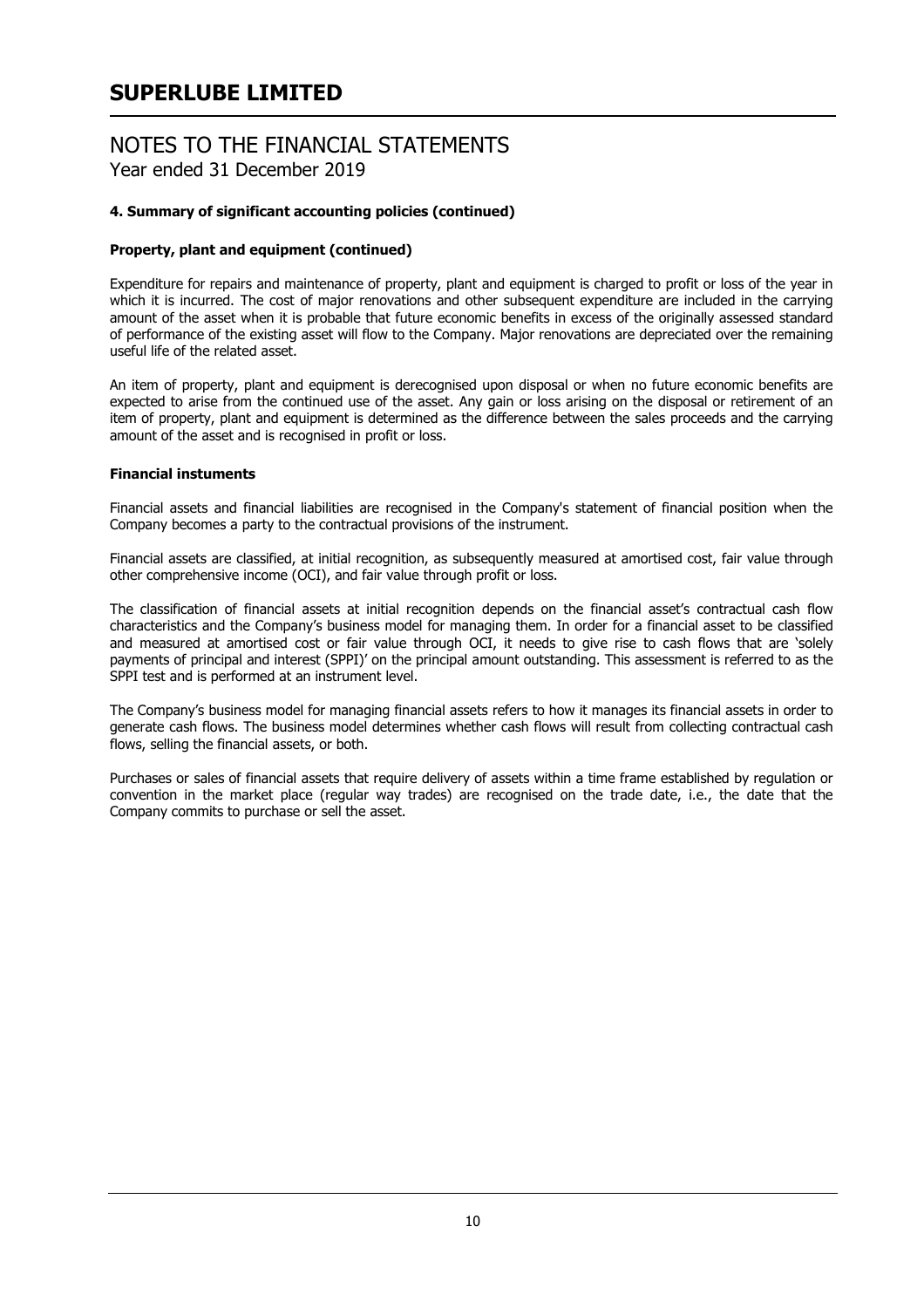### NOTES TO THE FINANCIAL STATEMENTS Year ended 31 December 2019

### **4. Summary of significant accounting policies (continued)**

#### **Financial instuments (continued)**

#### **Subsequent measurement**

For purposes of subsequent measurement, financial assets are classified in three categories:

• Financial assets at amortised cost (debt instruments)

• Financial assets designated at fair value through OCI with no recycling of cumulative gains and losses upon derecognition (equity instruments)

• Financial assets at fair value through profit or loss

#### **(a) Financial assets at fair value through profit or loss**

Financial assets at fair value through profit or loss include financial assets held for trading, financial assets designated upon initial recognition at fair value through profit or loss, or financial assets mandatorily required to be measured at fair value. Financial assets are classified as held for trading if they are acquired for the purpose of selling or repurchasing in the near term.

Derivatives are also categorised as 'held for trading' unless they are designated as hedges. Assets in this category are classified as current assets if they are either held for trading or are expected to be realised within 12 months of the end of the reporting period, otherwise they are classified as non-current. Financial assets with cash flows that are not solely payments of principal and interest are classified and measured at fair value through profit or loss, irrespective of the business model

#### **(b) Financial assets at amortised cost**

The Company measures financial assets at amortised cost if both of the following conditions are met: a) the financial asset is held within a business model with the objective to hold financial assets in order to collect contractual cash flows and b) the contractual terms of the financial asset give rise on specified dates to cash flows that are solely payments of principal and interest on the principal amount outstanding. Financial assets at amortised cost are subsequently measured using the effective interest (EIR) method and are subject to impairment. Gains and losses are recognised in profit or loss when the asset is derecognised, modified or impaired.

#### **(c) Financial assets at fair value through OCI with no recycling of cumulative gains and losses upon derecognition (equity instruments)**

Upon initial recognition, the Company can elect to classify irrevocably its equity investments as equity instruments designated at fair value through OCI when they meet the definition of equity under IAS 32 Financial Instruments: Presentation and are not held for trading. The classification is determined on an instrument-by-instrument basis. Gains and losses on these financial assets are never recycled to profit or loss. Dividends are recognised as other income in the statement of profit or loss when the right of payment has been established, except when the Company benefits from such proceeds as a recovery of part of the cost of the financial asset, in which case, such gains are recorded in OCI. Equity instruments designated at fair value through OCI are not subject to impairment assessment.

#### Trade receivables

Trade receivables are amounts due from customers for goods sold or services performed in the ordinary course of business. If collection is expected in one year or less (or in the normal operating cycle of the business if longer), they are classified as current assets. If not, they are presented as non-current assets.

Trade receivables are recognised initially at fair value and subsequently measured at amortised cost using the effective interest method, less provision for impairment.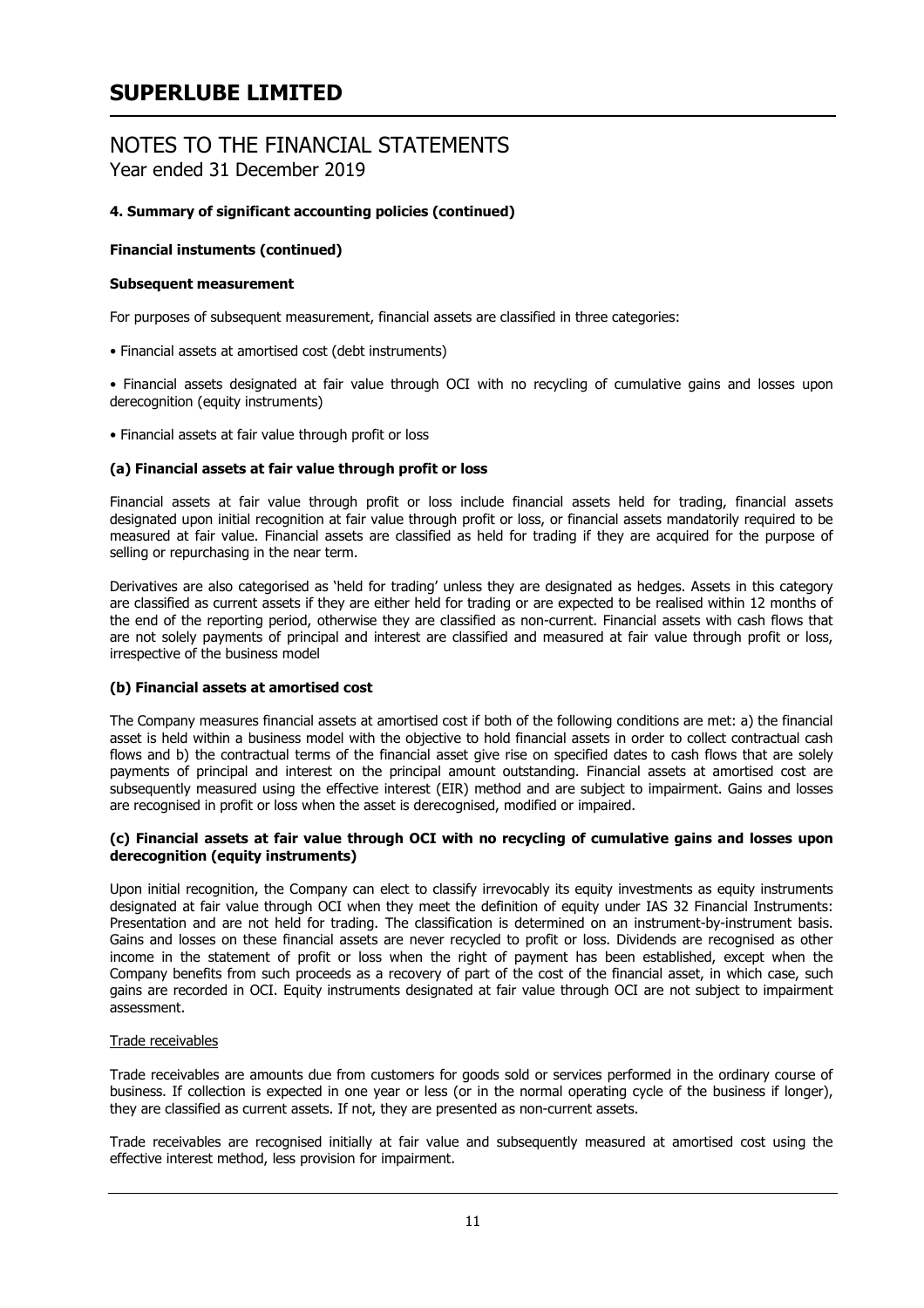### NOTES TO THE FINANCIAL STATEMENTS Year ended 31 December 2019

#### **4. Summary of significant accounting policies (continued)**

#### **Financial instuments (continued)**

Trade receivables are also subject to the impairment requirements of IFRS 9. The Company applies the IFRS 9 simplified approach to measuring expected credit losses which uses a lifetime expected loss allowance for all trade receivables. See Note 6 Credit risk section.

#### Cash and cash equivalents

For the purposes of the statement of cash flows, cash and cash equivalents include cash on hand and at bank deposits.

#### **Trade and other payables**

Trade and other payables are initially measured at fair value and are subsequently measured at amortised cost, using the effective interest rate method.

#### **Derecognition of financial assets and liabilities**

#### **Financial assets**

A financial asset (or, where applicable a part of a financial asset or part of a group of similar financial assets) is derecognised when:

- the rights to receive cash flows from the asset have expired;
- the Company retains the right to receive cash flows from the asset, but has assumed an obligation to pay them in full without material delay to a third party under a 'pass through' arrangement; or
- the Company has transferred its rights to receive cash flows from the asset and either (a) has transferred substantially all the risks and rewards of the asset, or (b) has neither transferred nor retained substantially all the risks and rewards of the asset, but has transferred control of the asset.

#### **Financial liabilities**

A financial liability is derecognised when the obligation under the liability is discharged or cancelled or expires.

When an existing financial liability is replaced by another from the same lender on substantially different terms, or the terms of an existing liability are substantially modified, such an exchange or modification is treated as a derecognition of the original liability and the recognition of a new liability, and the difference in the respective carrying amounts is recognised in profit or loss.

#### **Offsetting financial instruments**

Financial assets and financial liabilities are offset and the net amount reported in the statement of financial position if, and only if, there is a currently enforceable legal right to offset the recognised amounts and there is an intention to settle on a net basis, or to realise the asset and settle the liability simultaneously. This is not generally the case with master netting agreements, and the related assets and liabilities are presented gross in the statement of financial position.

#### **Share capital**

Ordinary shares are classified as equity.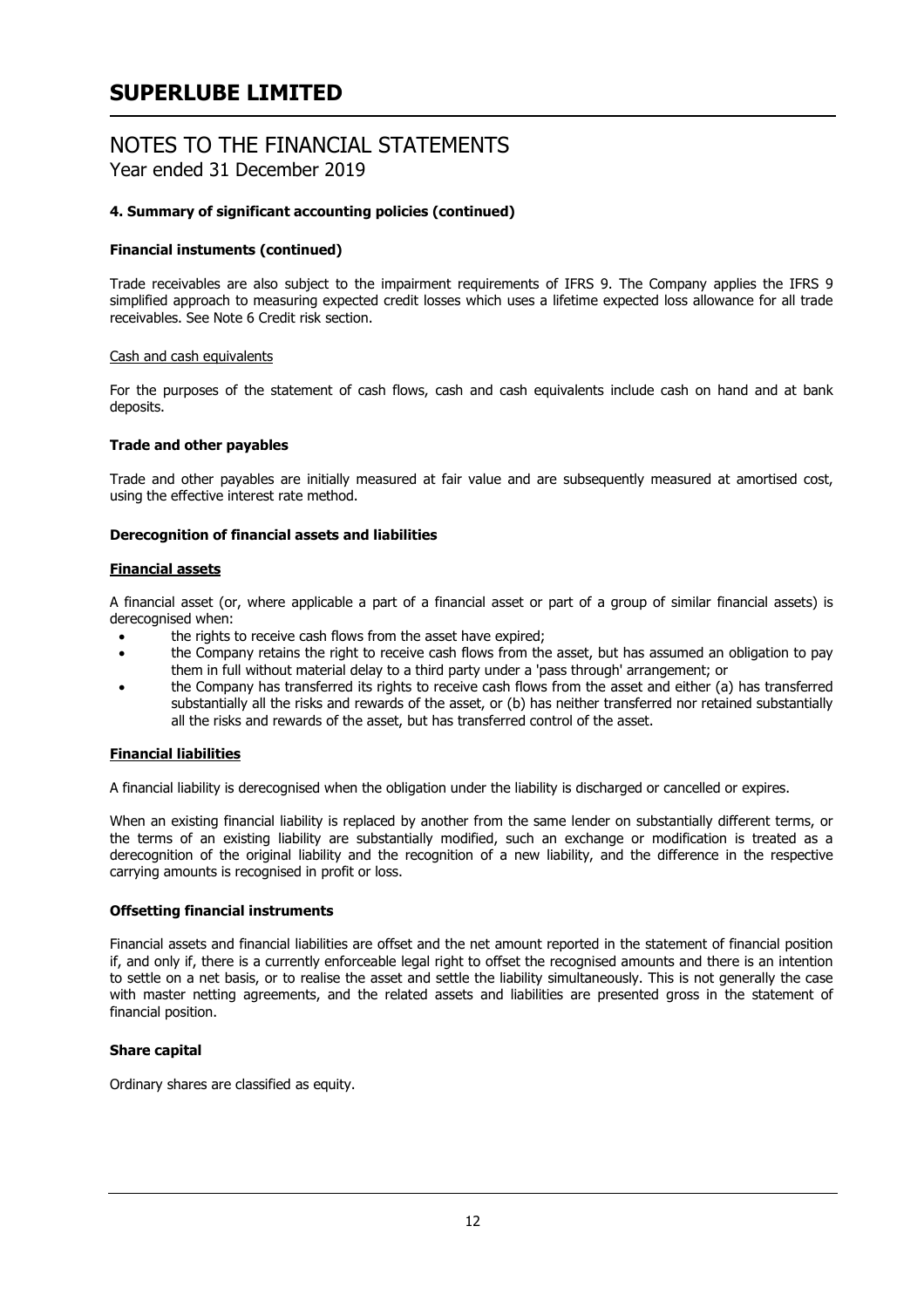### NOTES TO THE FINANCIAL STATEMENTS Year ended 31 December 2019

#### **4. Summary of significant accounting policies (continued)**

#### **Provisions**

Provisions are recognised when the Company has a present legal or constructive obligation as a result of past events, it is probable that an outflow of resources will be required to settle the obligation, and a reliable estimate of the amount can be made. Where the Company expects a provision to be reimbursed, for example under an insurance contract, the reimbursement is recognised as a separate asset but only when the reimbursement is virtually certain.

#### **5. New accounting pronouncements**

Up to the date of approval of the financial statements, certain new standards, interpretations and amendments toexisting standards have been published that are not yet effective for the current reporting period and which theCompany has not early adopted, as follows:

#### **(i) Issued by the IASB and adopted by the European Union**

- Amendments to IFRS 9, IAS 39 and IFRS17: Interest Rate Benchmark Reform (issued on 26 September2019) (effective for annual periods beginning on or after 1 January 2020).
- Amendments to IAS 1 and IAS 8: Definition of Material (issued on 31 October 2018) (effective for annualperiods beginning on or after 1 January 2020).
- Amendments to References to the Conceptual Framework in IFRS Standards (issued on 29 March 2018)(effective for annual periods beginning on or after 1 January 2020).

#### **(ii) Issued by the IASB but not yet adopted by the European Union**

- IFRS 17 ''Insurance Contracts'' (issued on 18 May 2017) (effective for annual periods beginning on or after 1January 2021).
- Amendment to IFRS 3 ''Business Combinations'' (issued on 22 October 2018) (effective for annual periodsbeginning on or after 1 January 2020).
- IFRS 14 Regulatory Deferral Accounts (the European Commission has decided not to launch theendorsement process of this interim standard and to wait for the final standard)

The Board of Directors expects that the adoption of these standards in future periods will not have a material effect on the financial statements of the Company.

#### **6. Financial risk management objectives and policies**

#### **Financial risk factors**

The Company is exposed to credit risk, liquidity risk and capital risk management arising from the financial instruments it holds. The risk management policies employed by the Company to manage these risks are discussed below:

#### **6.1 Credit risk**

Credit risk arises from cash and cash equivalents, deposits with banks and financial institutions, as well as credit exposures, including outstanding receivables mainly from related companies.

#### **6.2 Liquidity risk**

Liquidity risk is the risk that the Company will encounter difficulty in meeting its obligations associated with financial liabilities.

The table below summarises the maturity profile of the Company's financial liabilities at the reporting date based on contractual undiscounted payments. Balances due within 12 months, equal their carrying balances as the impact of discounting is not significant.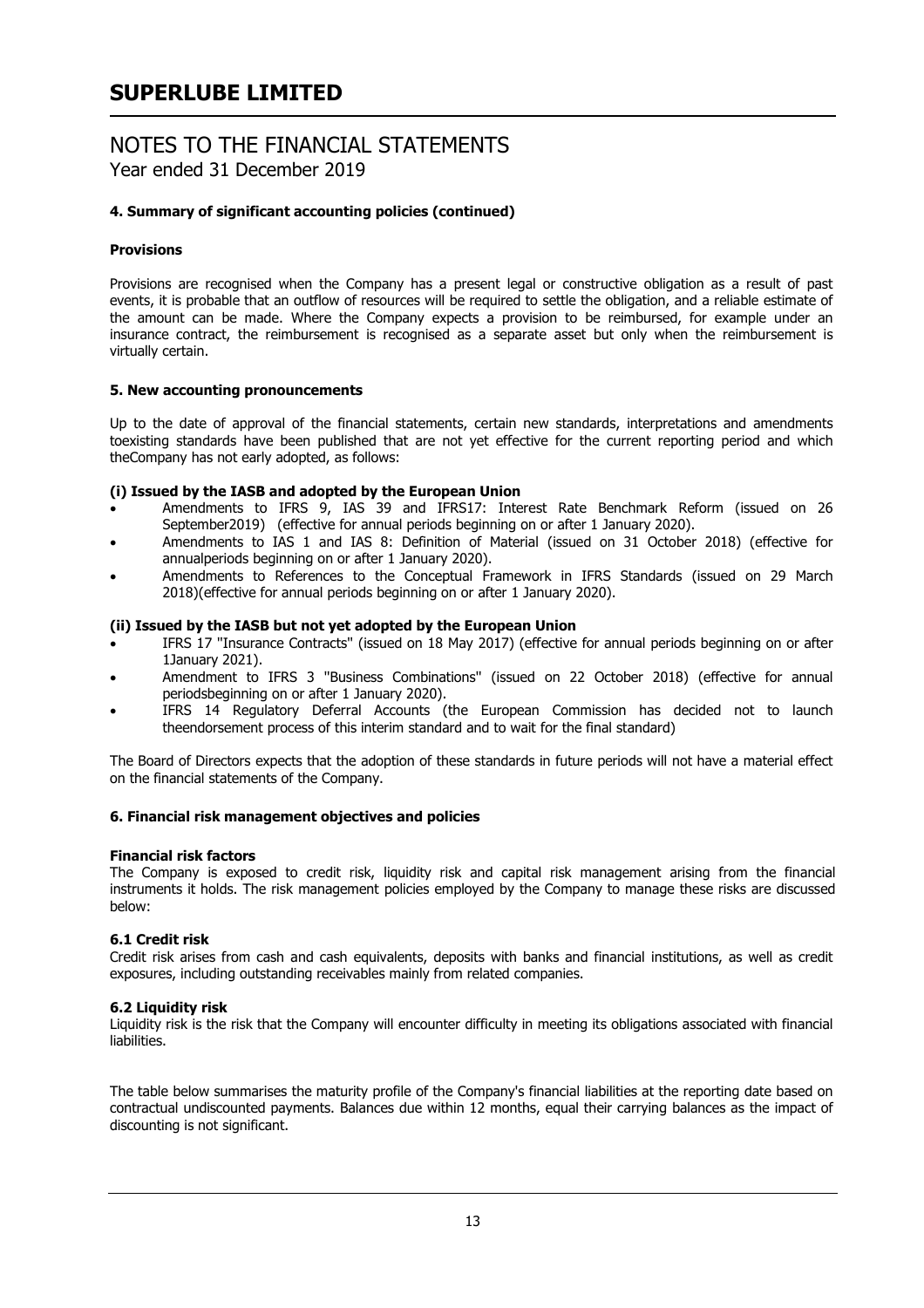### NOTES TO THE FINANCIAL STATEMENTS Year ended 31 December 2019

#### **6. Financial risk management objectives and policies (continued)**

#### **6.2 Liquidity risk (continued)**

| 31 December 2019         | Less than<br>1 year      |
|--------------------------|--------------------------|
| Trade and other payables | €<br>7.461               |
|                          | 7.461                    |
| 31 December 2018         | Less than<br>1 year<br>€ |
| Trade and other payables | 9.821                    |
|                          | 9.821                    |

#### **6.3 Capital risk management**

Capital includes equity shares.

The Company manages its capital to ensure that it will be able to continue as a going concern while maximising the return to shareholders through the optimisation of the debt and equity balance.

#### **6.4 Fair values**

The fair values of the Company's financial assets and liabilities approximate their carrying amounts at the reporting date.

#### **7. Critical accounting estimates, judgments and assumptions**

The preparation of the Company's financial statements requires Management to make judgments, estimates and assumptions that affect the reported amounts of revenues, expenses, assets and liabilities, and the disclosure of contingent liabilities, at the reporting date. However, uncertainty about these assumptions and estimates could result in outcomes that could require a material adjustment to the carrying amount of the asset or liability affected in the future.

#### **Judgments**

In the process of applying the Company's accounting policies, Management has made the following judgments, apart from those involving estimations, which had the most significant effect on the amounts recognised in the financial statements:

#### **Income taxes**

Significant judgment is required in determining the provision for income taxes. There are transactions and calculations for which the ultimate tax determination is uncertain during the ordinary course of business. The Company recognises liabilities for anticipated tax audit issues based on estimates of whether additional taxes will be due. Where the final tax outcome of these matters is different from the amounts that were initially recorded, such differences will impact the income tax and deferred tax provisions in the period in which such determination is made.

#### **8. Revenue**

|                                         | 2019   | 2018   |
|-----------------------------------------|--------|--------|
|                                         |        | €      |
| Sales of services and goods (Note 17.1) | 53,343 | 59.970 |
|                                         | 53,343 | 59.970 |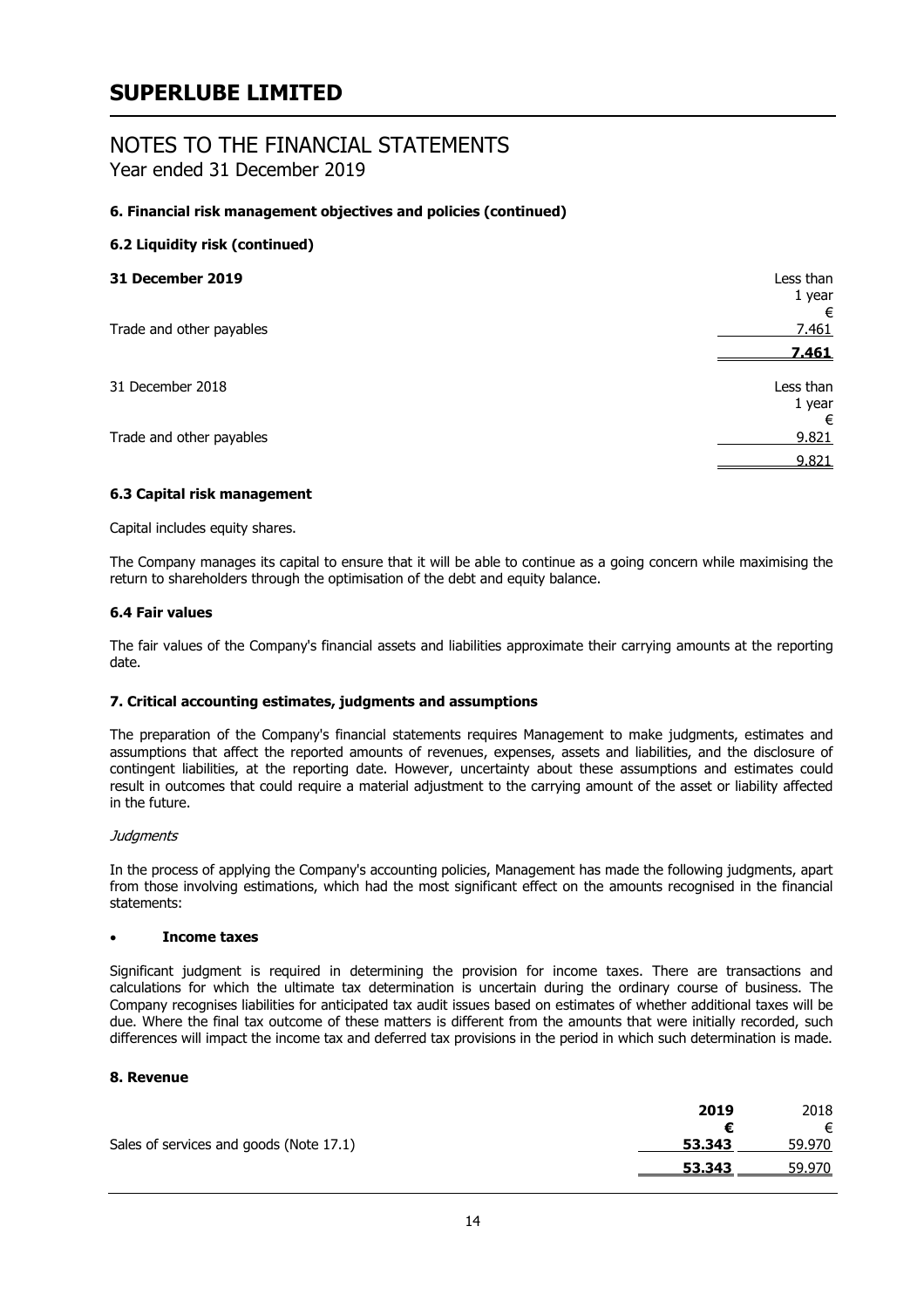### NOTES TO THE FINANCIAL STATEMENTS Year ended 31 December 2019

#### **9. Expenses by nature**

|                                                      | 2019   | 2018         |
|------------------------------------------------------|--------|--------------|
|                                                      | €      | €            |
| Auditors' remuneration                               | 3.700  | 3.900        |
| Legal fees                                           | 2.136  | 2.136        |
| Electricity and fuel                                 | 1.214  | 1.667        |
| Bank charges                                         | 740    | 1.164        |
| Insurance                                            |        | (2.694)      |
| Licences and charges                                 | 50.266 | 47.982       |
| Total cost of goods sold and administrative expenses | 58.056 | 54.155       |
| 10. Finance costs                                    |        |              |
|                                                      | 2019   | 2018         |
|                                                      | €      | €            |
| Interest expense                                     |        | 8            |
| <b>Finance costs</b>                                 |        | 8            |
| <b>11. Tax</b>                                       |        |              |
|                                                      | 2019   | 2018         |
|                                                      | €      | €            |
| Corporation tax - current year                       |        | 847          |
| Corporation tax - prior years                        | 421    | 394          |
| Charge for the year                                  | 421    | <u>1.241</u> |

The tax on the Company's results before tax differs from theoretical amount that would arise using the applicable tax rates as follows:

| (Loss)/profit before tax                                                                                                      | 2019<br>€<br>(4.713)    | 2018<br>€<br><u>5.807</u> |
|-------------------------------------------------------------------------------------------------------------------------------|-------------------------|---------------------------|
| Tax calculated at the applicable tax rates<br>Tax effect of expenses not deductible for tax purposes<br>10% additional charge | (589)<br>$\blacksquare$ | 726<br>44<br>77           |
| Tax effect of tax loss for the year<br>Prior year tax<br>Tax charge                                                           | 589<br>421<br>421       | 394<br>1.241              |

The corporation tax rate is 12,5%.

Under certain conditions interest income may be subject to defence contribution at the rate of 30%. In such cases this interest will be exempt from corporation tax. In certain cases, dividends received from abroad may be subject to defence contribution at the rate of 17%.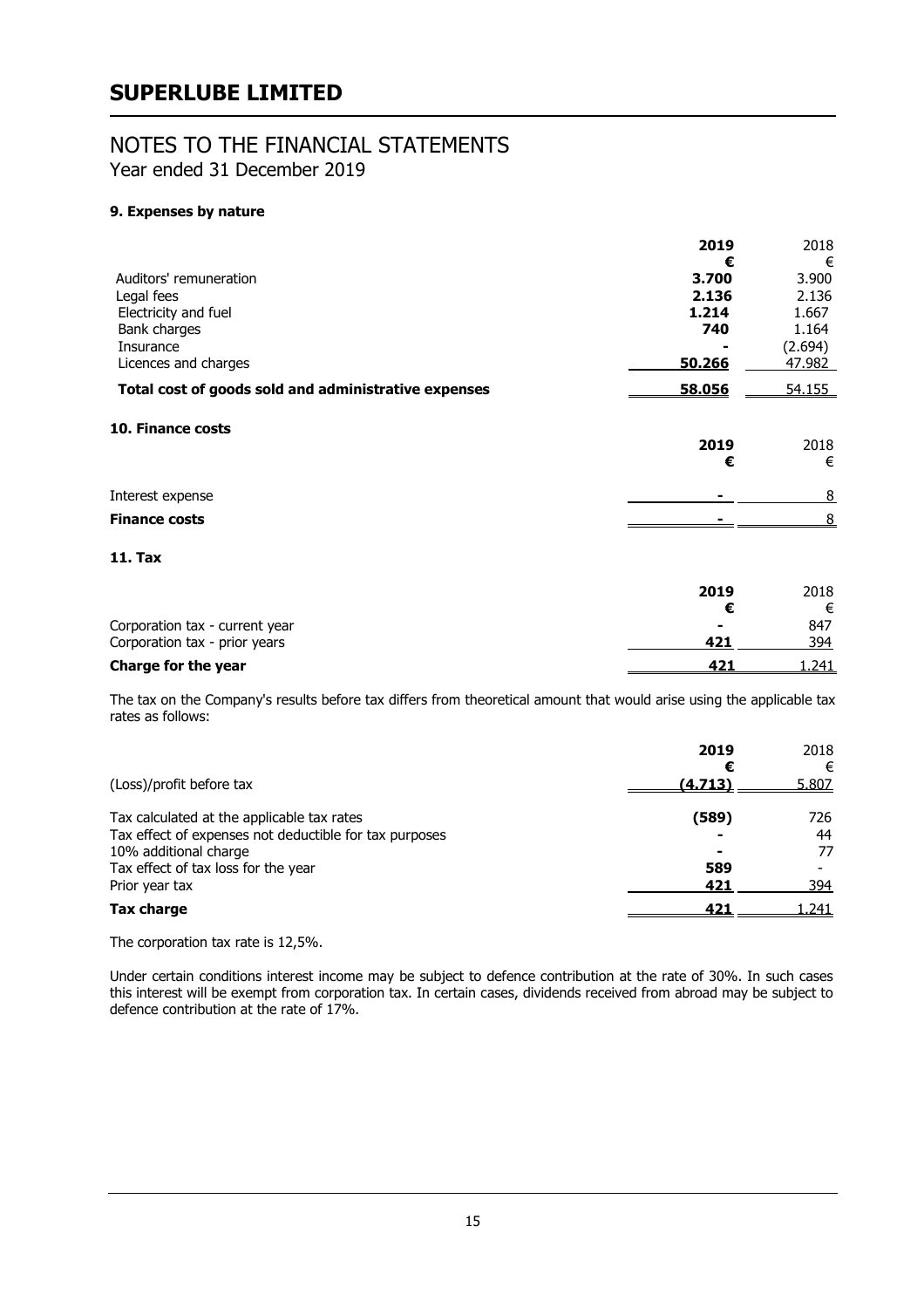## NOTES TO THE FINANCIAL STATEMENTS

Year ended 31 December 2019

#### **12. Property, plant and equipment**

|                                                               | machinery                | <b>Plant and Leashold</b><br>ments | Furniture,<br><b>Improve fixtures and</b><br>office<br>equipment | <b>Computer</b><br><b>Equipment</b> | Total                                    |
|---------------------------------------------------------------|--------------------------|------------------------------------|------------------------------------------------------------------|-------------------------------------|------------------------------------------|
|                                                               | €                        | €                                  | €                                                                | €                                   | €                                        |
| Cost<br>Balance at 1 January 2018                             | 2.361.153                | 160.333                            | 17.340                                                           | 76.406                              | 2.615.232                                |
| Write off                                                     | (2.087.195)              | (160.333)                          | (17.340)                                                         |                                     | <u>(76.406) (2.341.274)</u>              |
| Balance at 31 December 2018/1<br>January 2019                 | 273.958                  |                                    |                                                                  | ۰                                   | 273.958                                  |
| <b>Balance at 31 December 2019</b>                            | 273.958                  |                                    |                                                                  |                                     | 273.958                                  |
| <b>Depreciation</b><br>Balance at 1 January 2018<br>Write off | 2.361.153<br>(2.087.195) | 160.333<br>(160.333)               | 17.340<br>(17.340)                                               | 76.406                              | 2.615.232<br><u>(76.406) (2.341.274)</u> |
| Balance at 31 December 2018/1<br>January 2019                 | 273.958                  |                                    |                                                                  | $\blacksquare$                      | 273.958                                  |
| <b>Balance at 31 December 2019</b>                            | 273.958                  |                                    |                                                                  |                                     | 273.958                                  |
| <b>Net book amount</b>                                        |                          |                                    |                                                                  |                                     |                                          |
| <b>Balance at 31 December 2019</b>                            |                          |                                    |                                                                  |                                     |                                          |
| <b>Balance at 31 December 2018</b>                            |                          |                                    |                                                                  |                                     |                                          |

#### **13. Receivables**

|                                                | 2019   | 2018   |
|------------------------------------------------|--------|--------|
|                                                |        |        |
| Receivables from related companies (Note 17.2) | 27.383 | 36.999 |
| Other receivables                              | 1.865  | 1.865  |
|                                                | 29.248 | 38.864 |

The Company receivables are denominated in the following currencies:

|                                             | 2019   | 2018   |
|---------------------------------------------|--------|--------|
|                                             |        | €      |
| Euro - functional and presentation currency | 29.248 | 38.864 |
|                                             | 29.248 | 38.864 |

The fair values of receivables due within one year approximate to their carrying amounts as presented above.

The exposure of the Company to credit risk and impairment losses in relation to receivables is reported in note 6 of the financial statements.

#### **14. Cash at bank and in hand**

Cash balances are analysed as follows:

|                          | 2019    | 2018    |
|--------------------------|---------|---------|
|                          |         | €       |
| Cash at bank and in hand | 135.906 | 133.784 |
|                          | 135.906 | 133.784 |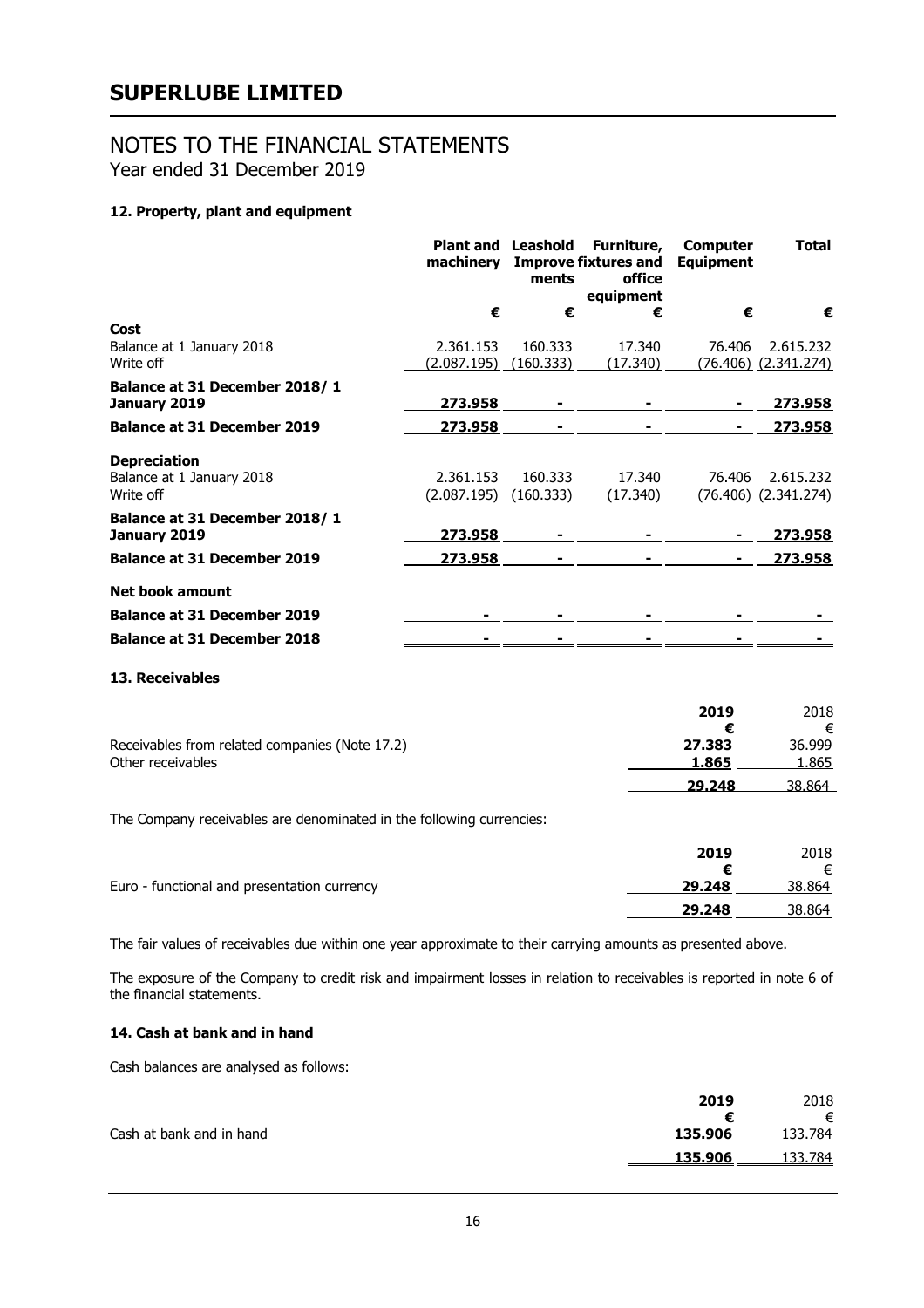### NOTES TO THE FINANCIAL STATEMENTS Year ended 31 December 2019

The exposure of the Company to credit risk and impairment losses in relation to cash and cash equivalents is reported in note 6 of the financial statements.

#### **15. Share capital**

|                                                                   | 2019<br>Number of<br>shares | 2019<br>€       | 2018<br>Number of<br>shares | 2018<br>€       |
|-------------------------------------------------------------------|-----------------------------|-----------------|-----------------------------|-----------------|
| Authorised                                                        |                             |                 |                             |                 |
| Founder shares of $E1,71$ each<br>Ordinary shares of $E1,71$ each | 1.000<br>28.240             | 1.710<br>48.290 | 1.000<br>28.240             | 1.710<br>48.290 |
|                                                                   | 29.240                      | 50,000          | 29.240                      | 50.000          |
| <b>Issued and fully paid</b>                                      |                             |                 |                             |                 |
| Founder shares of $\epsilon$ 1,71 each                            | 1.000                       | 1.710           | 1.000                       | 1.710           |
| Ordinary shares of $E1,71$ each                                   | 28.240                      | 48.290          | 28.240                      | 48.290          |
| <b>Balance at 31 December</b>                                     | 29.240                      | 50,000          | 29.240                      | 50,000          |

The total authorised number of ordinary shares is 29.240 shares (2018: 29.240 shares) with par value €1,71 per share. All issued shares are fully paid.

#### **16. Trade and other payables**

|                 | 2019  | 2018  |
|-----------------|-------|-------|
|                 | €     | €     |
| Accruals        | 3.330 | 3.900 |
| Other creditors | 4.131 | 5.921 |
|                 | 7.461 | 9.821 |

The fair values of trade and other payables due within one year approximate to their carrying amounts as presented above.

#### **17. Related party transactions and balances**

The Company is controlled by Hellenic Petroleum Cyprus Ltd, incorporated in United Kingdom, which owns 100% of the Company's shares. The Company's ultimate controlling party is Hellenic Petroleum S.A., a company listed in Greece.

The related party balances and transactions are as follows:

#### **17.1 Sales of goods and services**

|                                                 |                        | 2019   | 2018   |
|-------------------------------------------------|------------------------|--------|--------|
|                                                 |                        | €      | €      |
| Name                                            | Nature of transactions |        |        |
| Hellenic Petroleum Cyprus Limited               | Rendering of services  | 53,343 | 59.970 |
|                                                 |                        | 53,343 | 59,970 |
| 17.2 Receivables from related parties (Note 13) |                        |        |        |
|                                                 |                        | 2019   | 2018   |
| Name                                            | Nature of transactions | €      | €      |
| Hellenic Petroleum Cyprus Limited               | Trade                  | 27.383 | 36.999 |
|                                                 |                        | 27.383 | 36.999 |
|                                                 |                        |        |        |

The receivables from related parties were provided interest free, and are repayable on demand.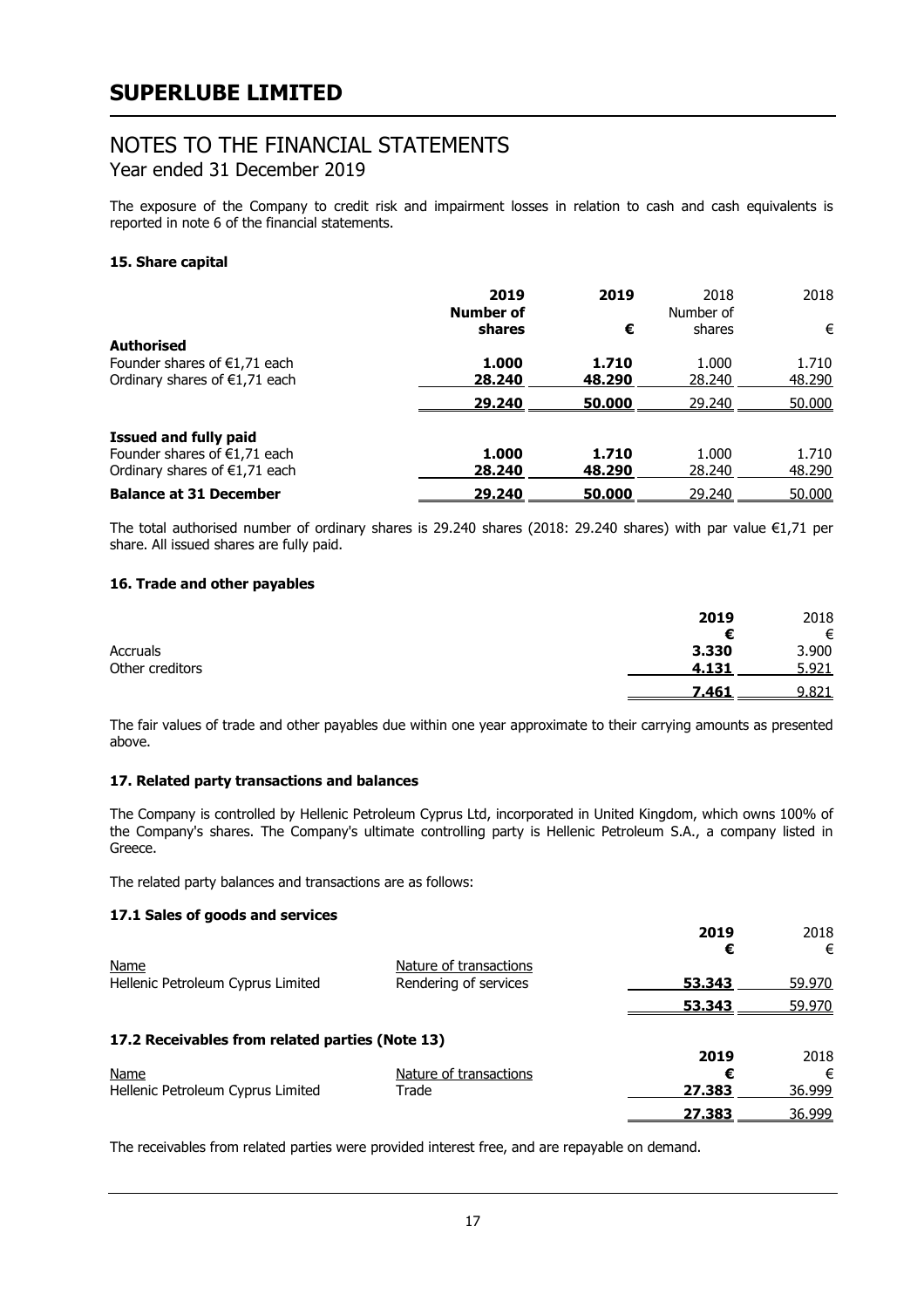### NOTES TO THE FINANCIAL STATEMENTS Year ended 31 December 2019

#### **18. Contingent liabilities**

#### i) Relocation

On 19 June 2018 a memorandum of understanding (MOU) was signed by the Government and the oil entities, reaching a consensus for the relocation of Fuels and LPG from Larnaca to Vasiliko. The deadline for Fuels was set to 31 December 2019 whereas the deadline for the LPG facilities was set for 31 December 2020. The construction of the Fuel Terminal is carried out by a Group entity, an entity under common control, and is currently at final stages of completion with a plan to relocate in mid-2020.

The Government has indicated the area at Vasiliko for the LPG Terminal. With regards to the new LPG Terminal the Group is currently at early design and environmental studies without having yet decided which Entity of the Group will undertake the construction. Upon demolition of its assets at Larnaca's Terminal, the Company will cease its current activities.

ii) Letters of guarantee

The Company has contingent liability in respect of bank guarantees arising in the ordinary course of business from which it is anticipated that no material liability will arise. The guarantees amounted to €10.854 (2018: €10.854).

#### **19. Commitments**

The Company had no capital or other commitments as at 31 December 2019 (2018: Nil).

#### **20. Events after the reporting period**

With the recent and rapid development of the Coronavirus disease (COVID-19) outbreak the world economy entered a period of unprecedented health care crisis that has already caused considerable global disruption in business activities and everyday life. Many countries have adopted extraordinary and economically costly containment measures. Certain countries have required companies to limit or even suspend normal business operations. Governments, including the Republic of Cyprus, have implemented restrictions on travelling as well as strict quarantine measures.

Industries such as tourism, hospitality and entertainment are expected to be directly disrupted significantly by these measures. Other industries such as manufacturing and financial services are expected to be indirectly affected and their results to also be negatively affected.

The financial effect of the current crisis on the global economy and overall business activities cannot be estimated with reasonable certainty at this stage, due to the pace at which the outbreak expands and the high level of uncertainties arising from the inability to reliably predict the outcome.

The event is considered as a non-adjusting event and is therefore not reflected in the recognition and measurement of the assets and liabilities in the financial statements as at 31 December 2019.

Management has considered the unique circumstances and the risk exposures of the Company and has concluded that no material impact is expected on the Company's financial position and performance. The Company is not dependent on external financing, hence its ability to continue as a going concern is not considered at stake. Management will continue to monitor the situation closely and will assess any potential further impact on the Company's financial position and performance, in case the period of disruption becomes prolonged.

There were no other material events after the reporting period, which have a bearing on the understanding of the financial statements.

### **Independent Auditor's Report on pages 2 to 3**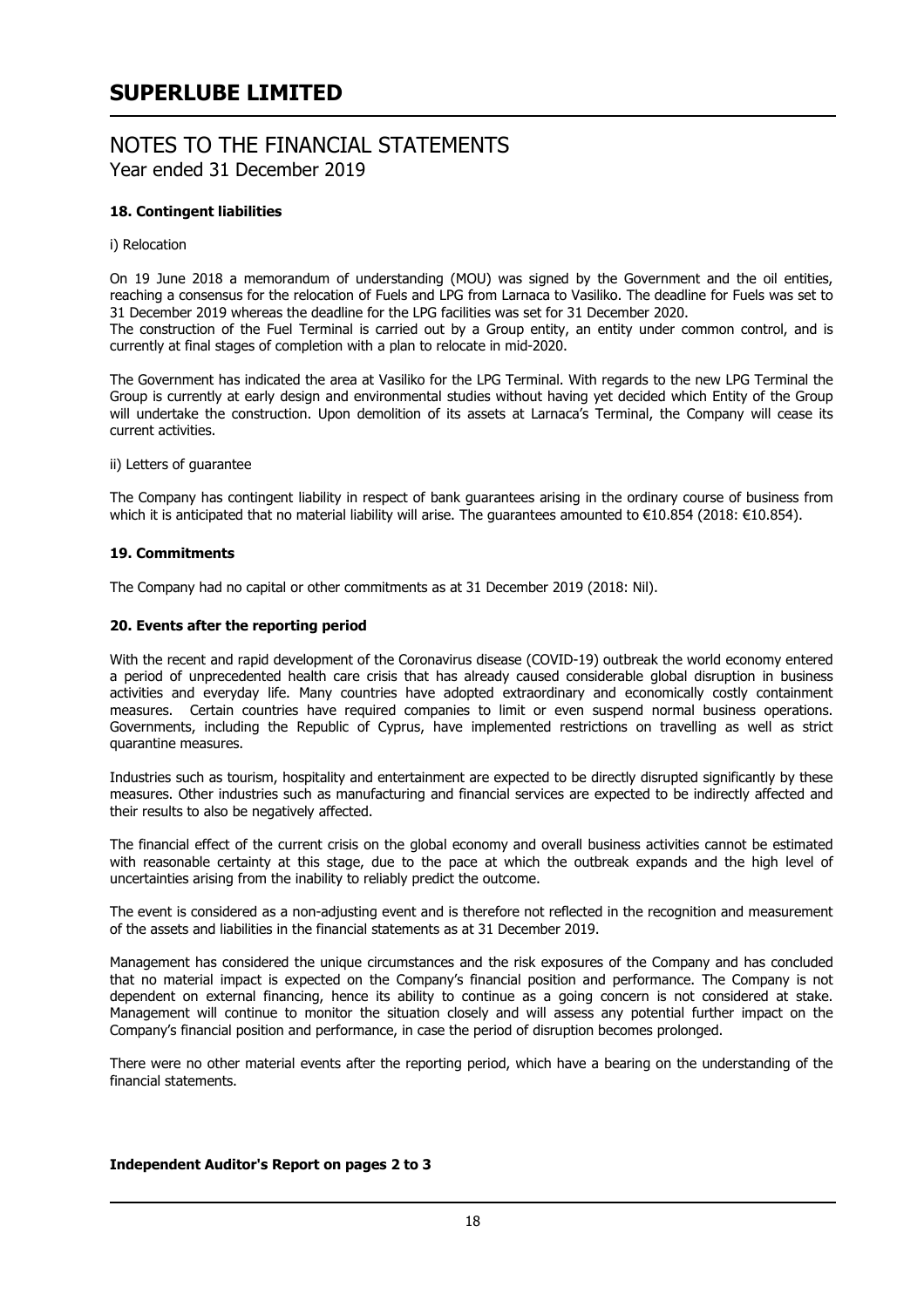## ADDITIONAL INFORMATION TO THE STATEMENT OF COMPREHENSIVE INCOME

| <b>CONTENTS</b>                   | <b>PAGE</b> |
|-----------------------------------|-------------|
| Cost of sales                     | 20          |
| Selling and distribution expenses | 21          |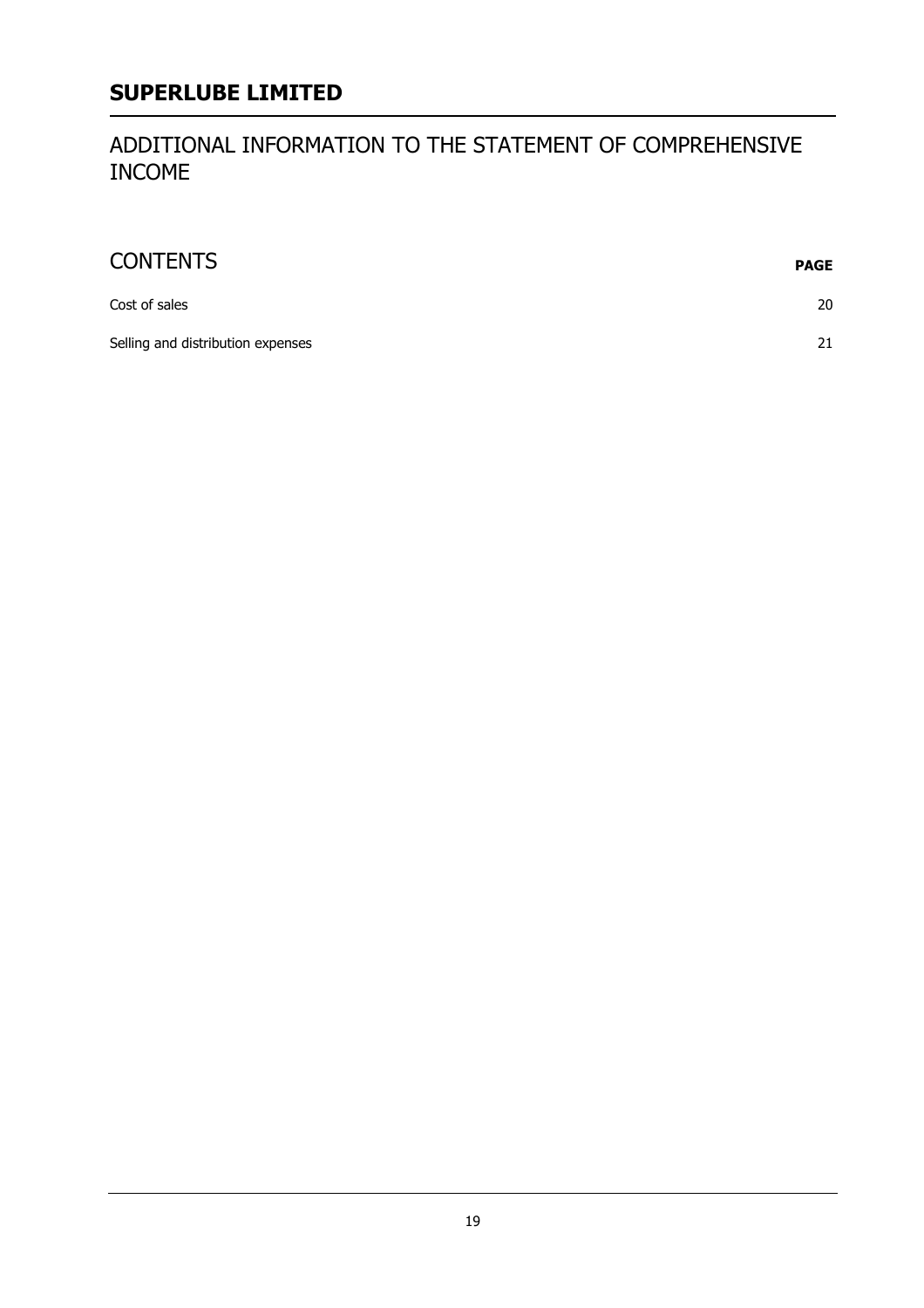### COST OF SALES Year ended 31 December 2019

|                                            | 2019<br>€                | 2018<br>€       |
|--------------------------------------------|--------------------------|-----------------|
| <b>Cost of sales</b><br>Closing stocks     | $\overline{\phantom{a}}$ |                 |
| <b>Direct costs</b>                        |                          |                 |
| Electricity and fuel<br>Licenses and taxes | 1.214<br>50.266          | 1.667<br>47.982 |
|                                            | 51,480                   | 49.649          |